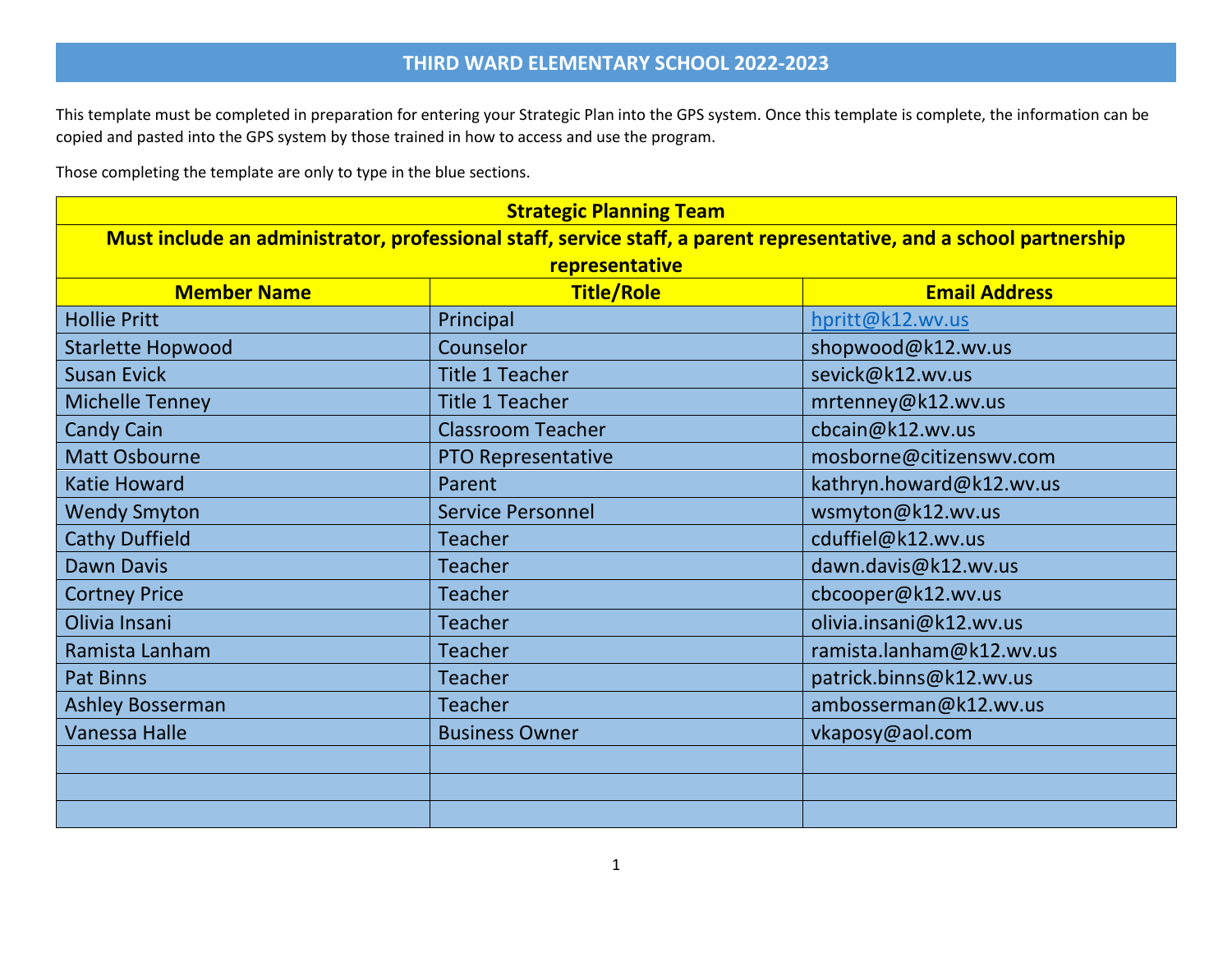### **Mission & Core Beliefs**

**Mission**

Mission statement: Today's learners, tomorrow's leaders!

|          | <b>Core Beliefs</b>                                                                                                                                                                             |
|----------|-------------------------------------------------------------------------------------------------------------------------------------------------------------------------------------------------|
|          |                                                                                                                                                                                                 |
| 1.       | We believe that all members of the organization are responsible for increasing academic rigor in order to enhance and improve student growth.                                                   |
| ∍.<br>2. | We believe that high expectations for all students, staff, parents, and community result in increased student performance.                                                                      |
| 3.       | We believe that student learning should be focused on necessary life skills and content standards to prepare them for their continued education at the secondary level.                         |
| 4.       | We believe that all members of the organization are responsible for building positive relationships with students, parents, and community members in order to enhance<br>community connections. |
|          |                                                                                                                                                                                                 |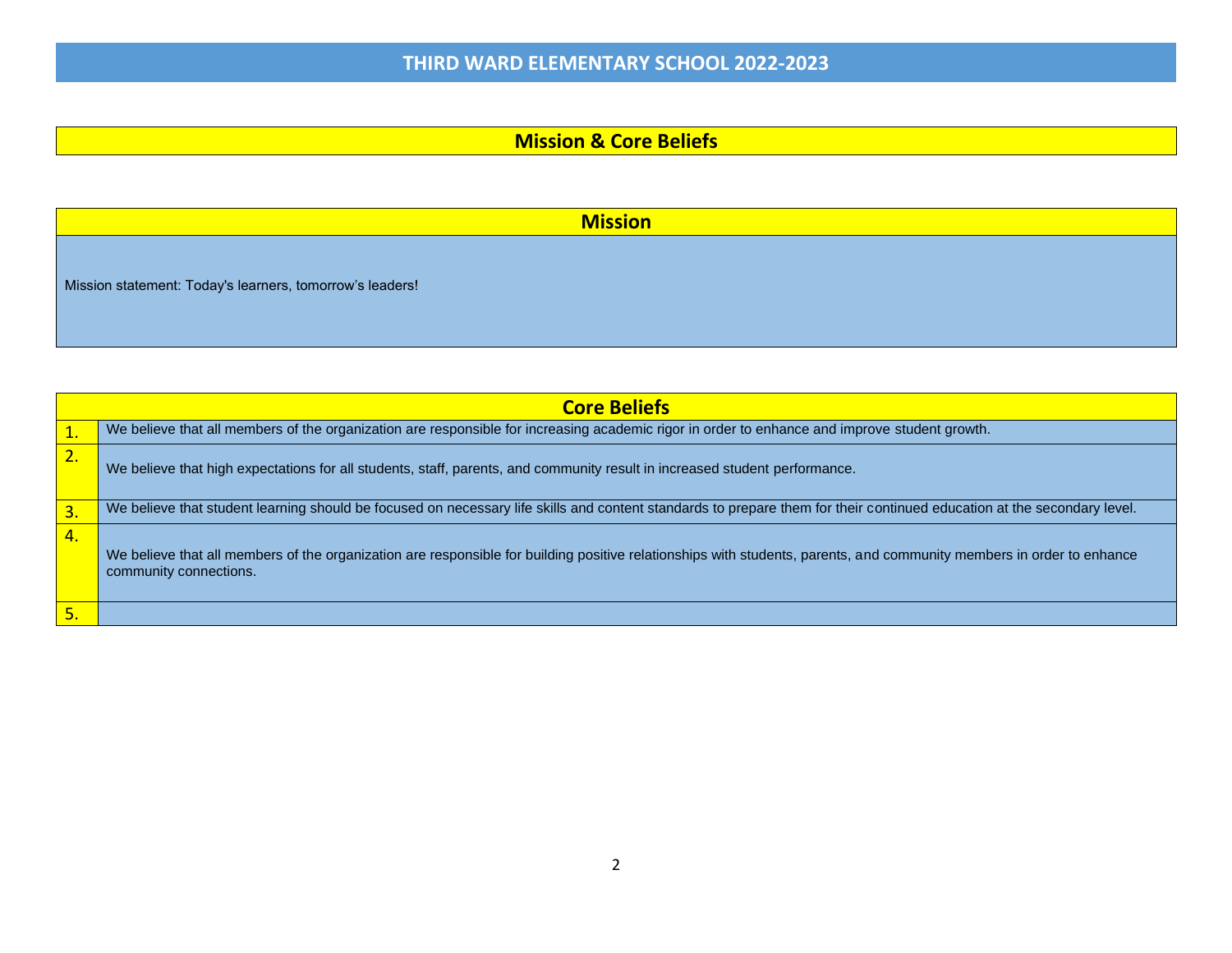| <b>Demographic Data</b>                                                                                                                        |
|------------------------------------------------------------------------------------------------------------------------------------------------|
| On the lines below, list the Demographic Data Sources reviewed. In the box at the bottom of the page, note data trends, their root causes, and |
| the impact they have on the student population and the school community.                                                                       |

|                  | <b>Demographic Data Sources</b>                          |  |
|------------------|----------------------------------------------------------|--|
| 1.               | Homeless / Foster Care Data                              |  |
| 2.               | <b>Counselor and Developmental Guidance Logs</b>         |  |
| $\overline{3.}$  | <b>WVEIS Enrollment Reports</b>                          |  |
| 4.               | Parent Involvement Logs                                  |  |
| 5.               | Title I Surveys/Culture and Climate Surveys/LSIC Surveys |  |
| 6.               | <b>Attendance Reports</b>                                |  |
| 7.               | <b>SAT Referral Data</b>                                 |  |
| 8.               | <b>Promotion - Retention Data</b>                        |  |
| $\overline{9}$ . | Zoom/WVEIS Data from Zoom WV                             |  |

### **Demographic Data Trends, Root Causes and Impact**

There are currently 299 students enrolled at Third Ward Elementary School. We are the second largest elementary school based on student population. The school's enrollment has been steadily decreasing for the last five years reflecting a loss of over 30 students. This downward trend can be attributed to several factors. The county's general population is declining, families are leaving the county and state due to limited economic opportunities. Our primary solution to help increase student population at TWES would be to reach out to families that have chosen to homeschool students following the covid pandemic.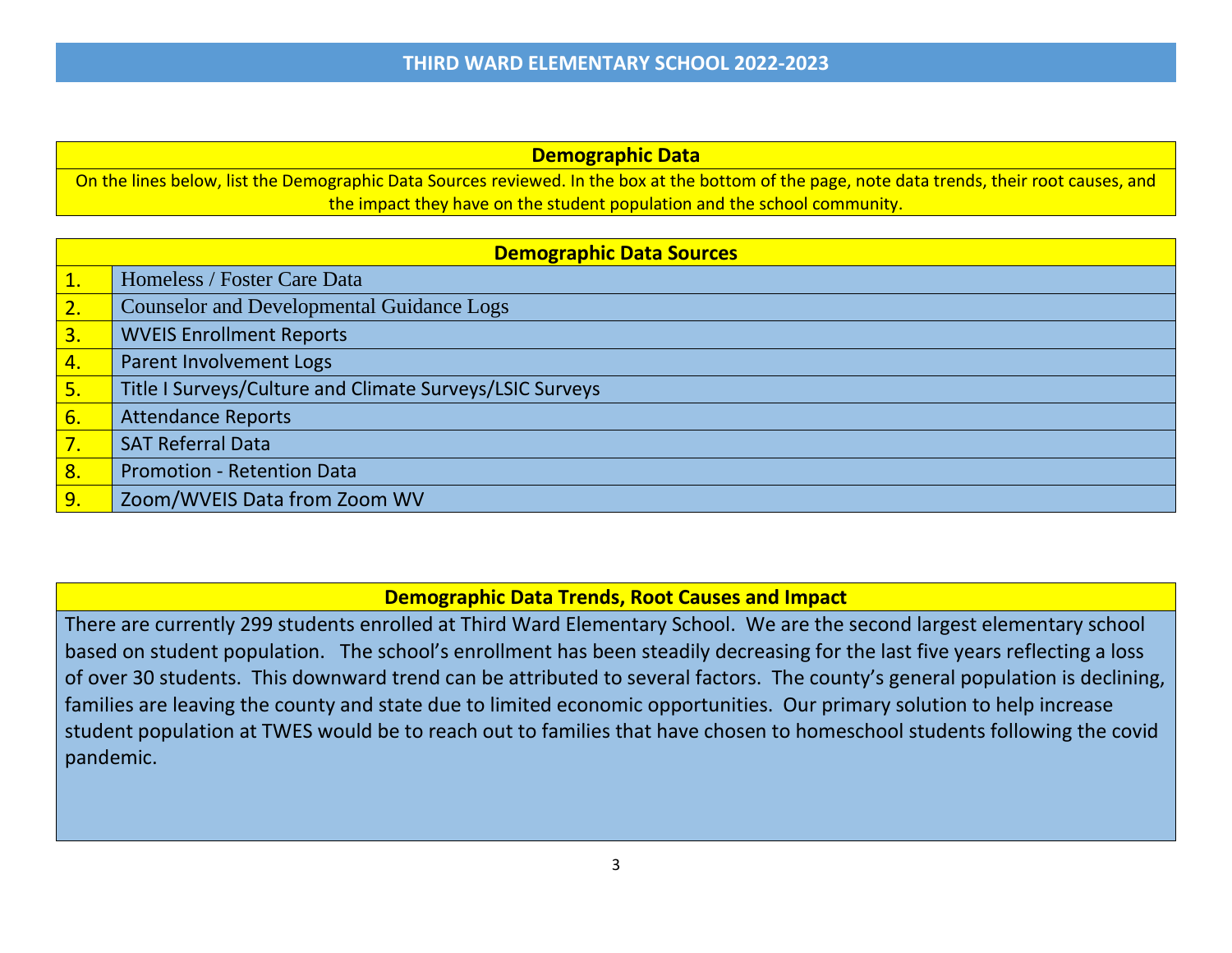Of the 299 students at TWES, 96 have IEPs and there are an additional 11 with 504 plans in place. TWES has a 35.7% population receiving special education services. Randolph County School has 710 students with IEPs and 115 students with 504 plans. Randolph County Schools has a 22.7% population receiving special education services. This is an increase in the number of students receiving special education services at TWES over the last five years. TW has the only two life skills classrooms in the county. We have a pre-k special needs classroom as well. Our underlying factors contributing to an increase in this population is an increase drug abuse opioid use in our community. Economic disadvantages also contribute to this increase. We expect this percentage of students to increase due to the number of students currently in the referral process, or receiving intervention. To help meet the needs of these students, a professional special educator has been added to 2022-2023 school year.

One hundred ninety-four students at TWES are considered low SES, that is 64.8% of our students. Randolph County Schools has a total of 1,902 students that are low SES, a percentage of 52.4%. Our low SES population has increased over the last five years. The number is reflective of the number of students that migrate from Virginia and Maryland due to Section 8 HUDD housing vouchers as well as the continued illicit drug epidemic. This subgroup is also seeing an increase being shown by the number of students being raised in homes with guardians other than parents. Programs to support students and families in this subgroup include parent engagement activities, and grandparents club. The activities offered will continue to adapt and change based on best ways to support these families.

Our foster care/homeless data show that we have ten students in this subgroup. This is 3.3% of our student population. Randolph County Schools has 141 homeless students, a 3.9% of the total student population. This is an increase over the last five years. We see this increase because of an increase in drug abuse, loss of employment, and financial hardships. To support this group of students, Randolph County Schools provides free breakfast and lunch. We also have students that receive food weekly through the Backpack program. A local coordination with churches that provides food for needy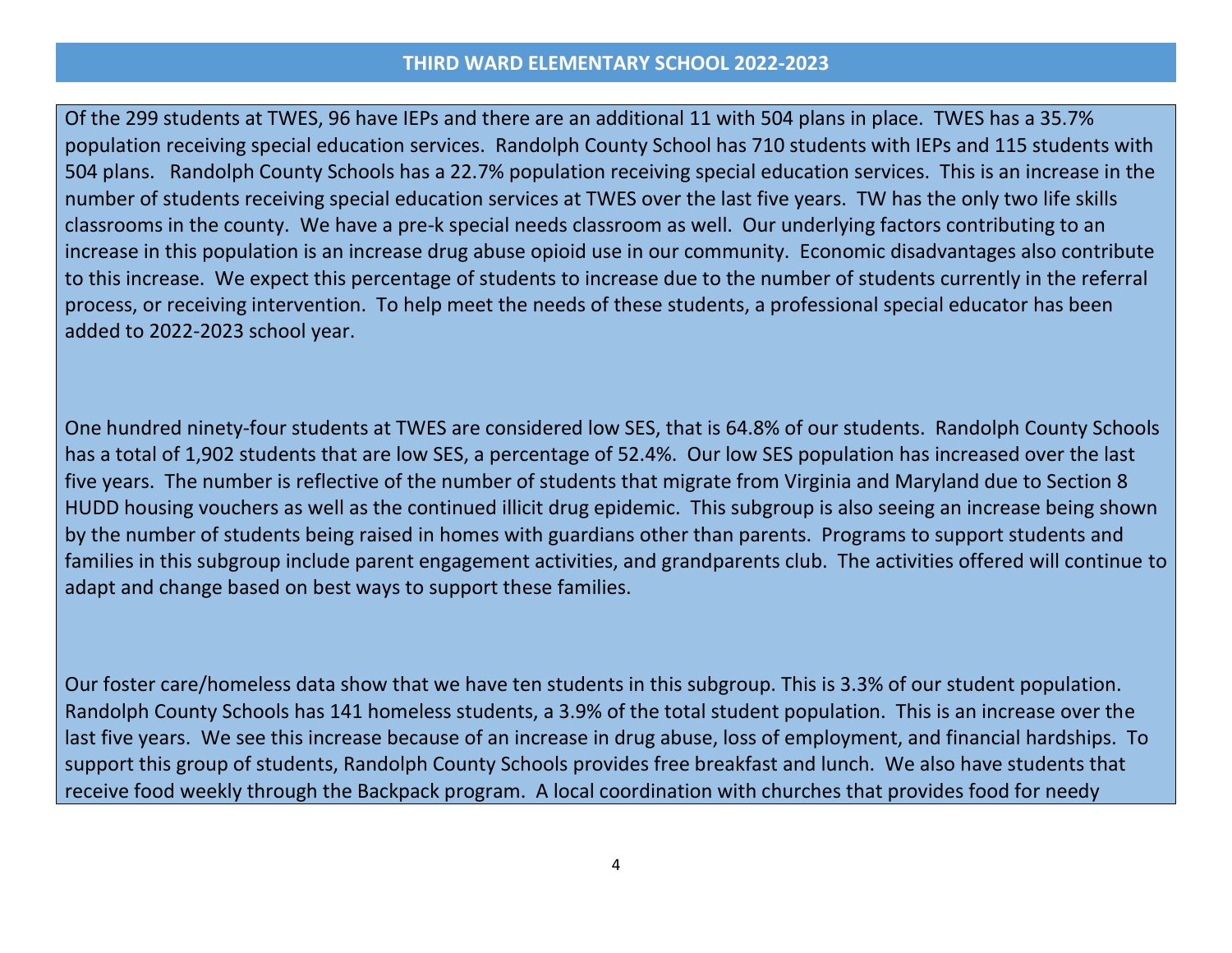students. Third Ward has also created a clothes closet for students that are in need. This also includes toiletries and personal items.

### **ELA Academic Data**

On the lines below list the ELA Data Sources reviewed.

|                  | <b>ELA Data Sources</b>                                     |
|------------------|-------------------------------------------------------------|
| $\overline{1}$ . | Ready Benchmark Assessments and Progress Monitoring Results |
| $\overline{2}$ . | <b>IMA</b> reports                                          |
| 3.               | <b>Intervention Logs</b>                                    |
| 4.               | <b>SAT Referral Data</b>                                    |
| 5.               | <b>Promotion - Retention Data</b>                           |
| 6.               | <b>Professional Development Records</b>                     |
| <u>7.</u>        | <b>Extended Learning Data</b>                               |
| 8.               | <b>ELRS-Early Learning Reporting System (PreK)</b>          |
| 9.               | <b>ESGI</b>                                                 |
| 10.              | <b>Literacy Coaching Reports</b>                            |
| 11.              | Walk through data                                           |
| 12.              | <b>PLC</b> reports                                          |
| 13.              | Accelerated learning framework data meeting reports         |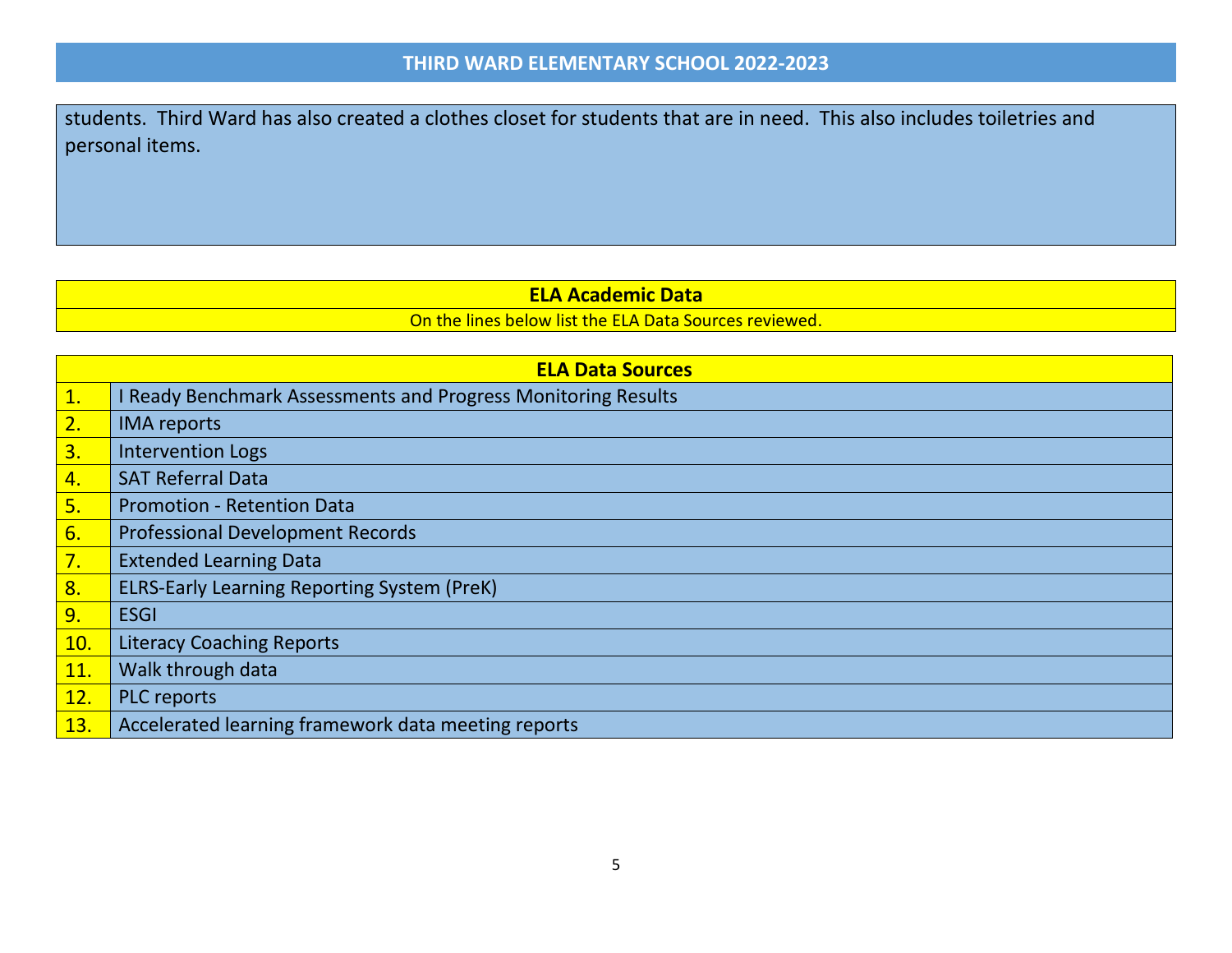**ELA Academic Data**

In the left column describe the improvement strategies currently in place and in the right column, describe the success of each strategy.

|    | <b>ELA Improvement Strategy Currently in Place</b>                                                                                                                                                                                             |                | <b>Description of Success of Strategy</b>                                                                                                                                                                                                                                      |
|----|------------------------------------------------------------------------------------------------------------------------------------------------------------------------------------------------------------------------------------------------|----------------|--------------------------------------------------------------------------------------------------------------------------------------------------------------------------------------------------------------------------------------------------------------------------------|
| 1. | <b>Title 1 support and small groups</b>                                                                                                                                                                                                        | $\mathbf{1}$ . | 100% of Title I intervention students maintained<br>or showed growth on skill based screeners:<br>>Kindergarten – 95% group phonemic awareness<br>screener<br>$>1^{st}$ -3 <sup>rd</sup> - 95% Group PSI                                                                       |
|    |                                                                                                                                                                                                                                                |                |                                                                                                                                                                                                                                                                                |
| 2. | <b>iReady Program</b>                                                                                                                                                                                                                          | 2.             | Students complete benchmarks three times a<br>year. Data from the benchmark shows current<br>academic levels in grades K-5; it also shows the<br>need for retentions and SAT referrals.                                                                                        |
|    |                                                                                                                                                                                                                                                |                |                                                                                                                                                                                                                                                                                |
| 3. | <b>Extended learning opportunity - Teachers</b><br>enhance students skills during extended<br>learning days. Students have extra support and<br>practice to master critical skills. Data is shared<br>with regular teachers to improve skills. | 3.             | In first grade, 13 students participated in<br>afterschool tutoring. 13 first graders showed<br>increase in high frequency words accuracy.<br>In second grade, 19 students participated in<br>afterschool tutoring. 12 of 18 students improved<br>their iready reading scores. |

### **ELA Needs Assessment Summary**

Summarize the ELA data results below noting the root causes and what strategies will start, stop, or continue.

TWES performance currently reflects 30% of our students are proficient in ELA on the iready assessment. RCS currently shows a 35% proficiency rate in ELA. These numbers reflect a decrease over the previous two years which were 52% and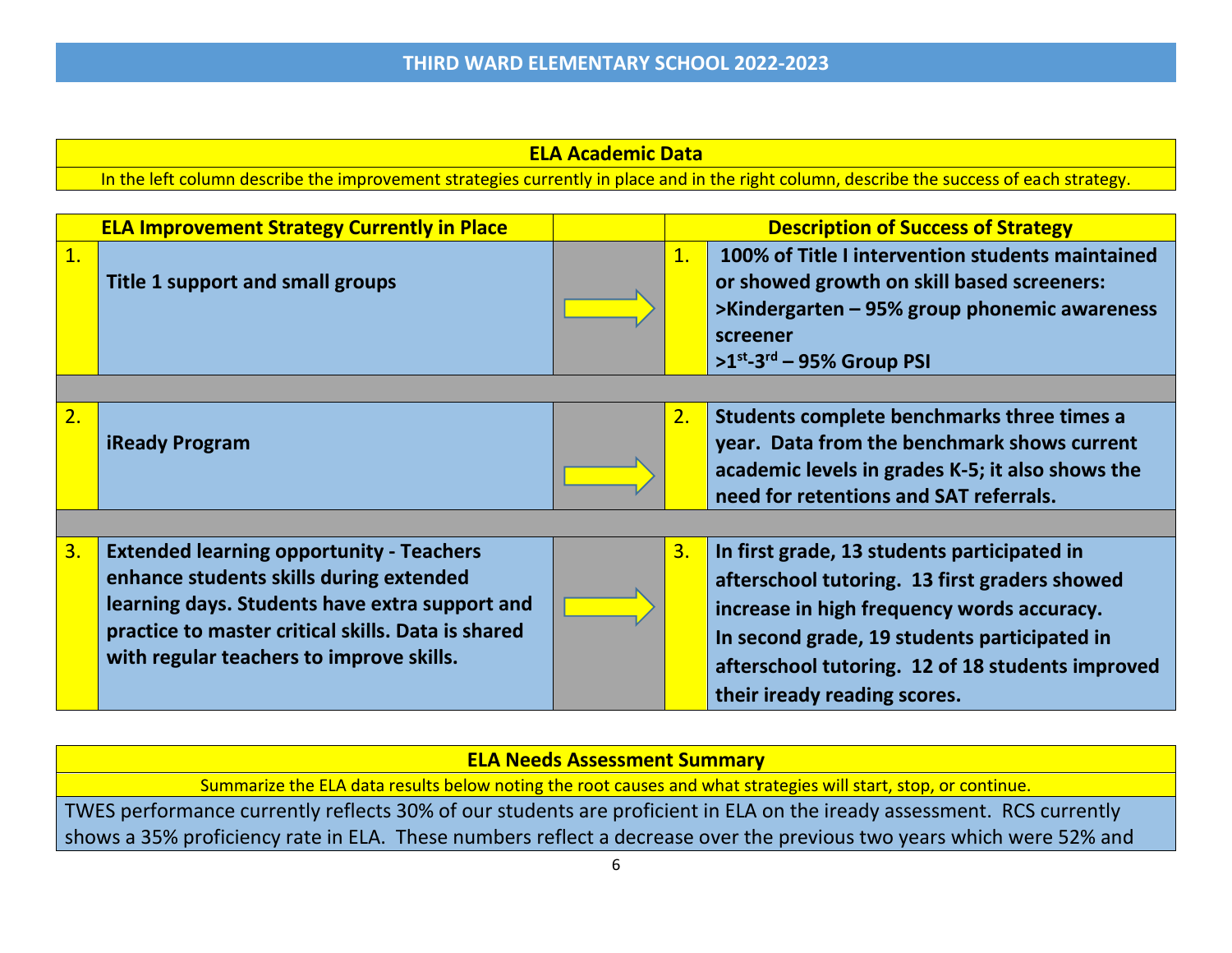46%. Though the current proficiency level is still concerningly low and less than previously, factors that influence this during covid include limited attendance, limited face-to-face instruction and over-all poor attendance. Additional factors include student absences due to cancellation of bus routes because of county driver shortages. To help encourage improvement of scores, our Title I teachers offer an incentive program for the middle of the year and end of the year benchmarks. Recognition is given for students that meet typical and stretch growth for the year. Teachers have also been provided professional development to incorporate PAX and Kagan learning strategies.

Currently TWES special education population is 22% proficient in ELA on the GSA . RCS currently shows a 10% proficiency rate for this subgroup on the GSA. These numbers do not reflect a consistent increase or decrease. For example, in 2018- 2019 the proficiency rate was 30% but in 2017-2018 it was only 14%. The population of this subgroup varies greatly from year to year and reflects the proficiency rate accordingly. These students will continue to receive specialized instruction based on their IEP and we expect this inconsistency to continue. TWES proficiency rate for this subgroup in ELA on the iready assessment is 20%.

Our Homeless/Foster Care subgroup consists of ten students. These students currently show a 40% proficiency rate in ELA on iready. This compares to 30% for our school. At this time, we do not have a way to compare this subgroup to an increase or decrease over the last five years. These scores can reflect issues that our students are dealing with at this time, which can include trauma and social emotional issues stemming from being in foster care or in a homeless situation. TWES has a full time school counselor available to meet with students. We also have a social worker at our school one day per week.

The low SES population has a 31% proficiency rate in ELA on iready. This compares to 30% proficiency on ELA for TWES students. This is the first time we have calculated this data and do not have previous data to compare to. Transportation issues within the school system sometimes keep students from attending and parents are unable to transport. Students within this population have other concerns that take priority over academics. This includes, food, shelter and basic needs. TWES offers students to participate in the backpack program each week. This provides food for those students on weekends and extended holidays. The TWES Title I program offers additional support through small group instruction to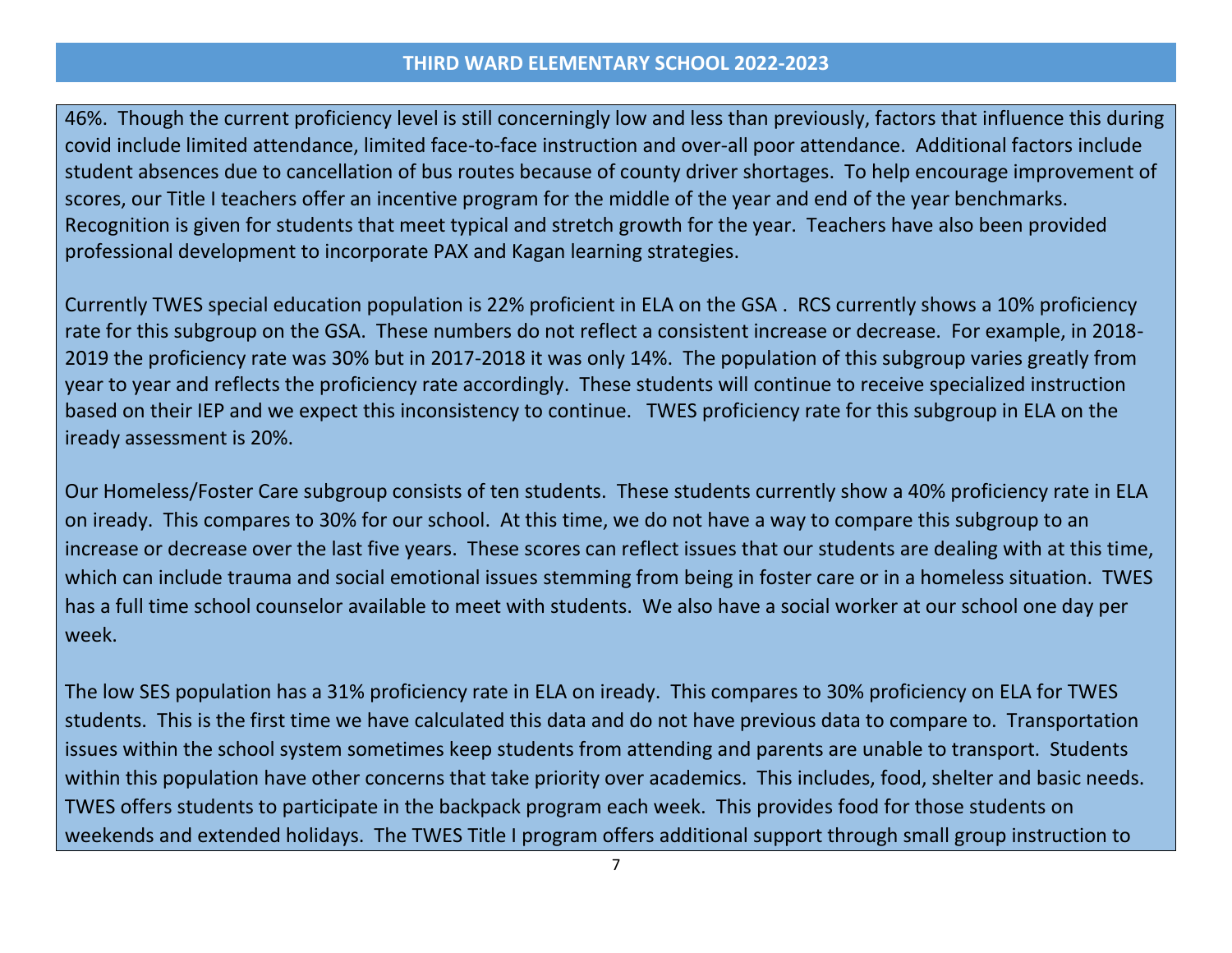students in this subgroup who are struggling. Additionally, these students can participate in extended day and year activities.

### **Math Academic Data**

On the lines below list the Math Data Sources reviewed.

|     | <b>Math Data Sources</b>                                             |  |  |
|-----|----------------------------------------------------------------------|--|--|
|     | <b>I Ready Benchmark Assessments and Progress Monitoring Results</b> |  |  |
| 2.  | <b>ELRS-Early Learning Reporting System (PreK)</b>                   |  |  |
| 3.  | <b>Intervention Logs</b>                                             |  |  |
| 4.  | <b>SAT Referral Data</b>                                             |  |  |
| 5.  | <b>Promotion - Retention Data</b>                                    |  |  |
| 6.  | <b>Professional Development Records</b>                              |  |  |
| 7.  | <b>Extended Learning Data</b>                                        |  |  |
| 8.  | <b>Walk Through Data</b>                                             |  |  |
| 9.  | <b>PLC Reports</b>                                                   |  |  |
| 10. | Accelerated Learning Framework Data meeting reports                  |  |  |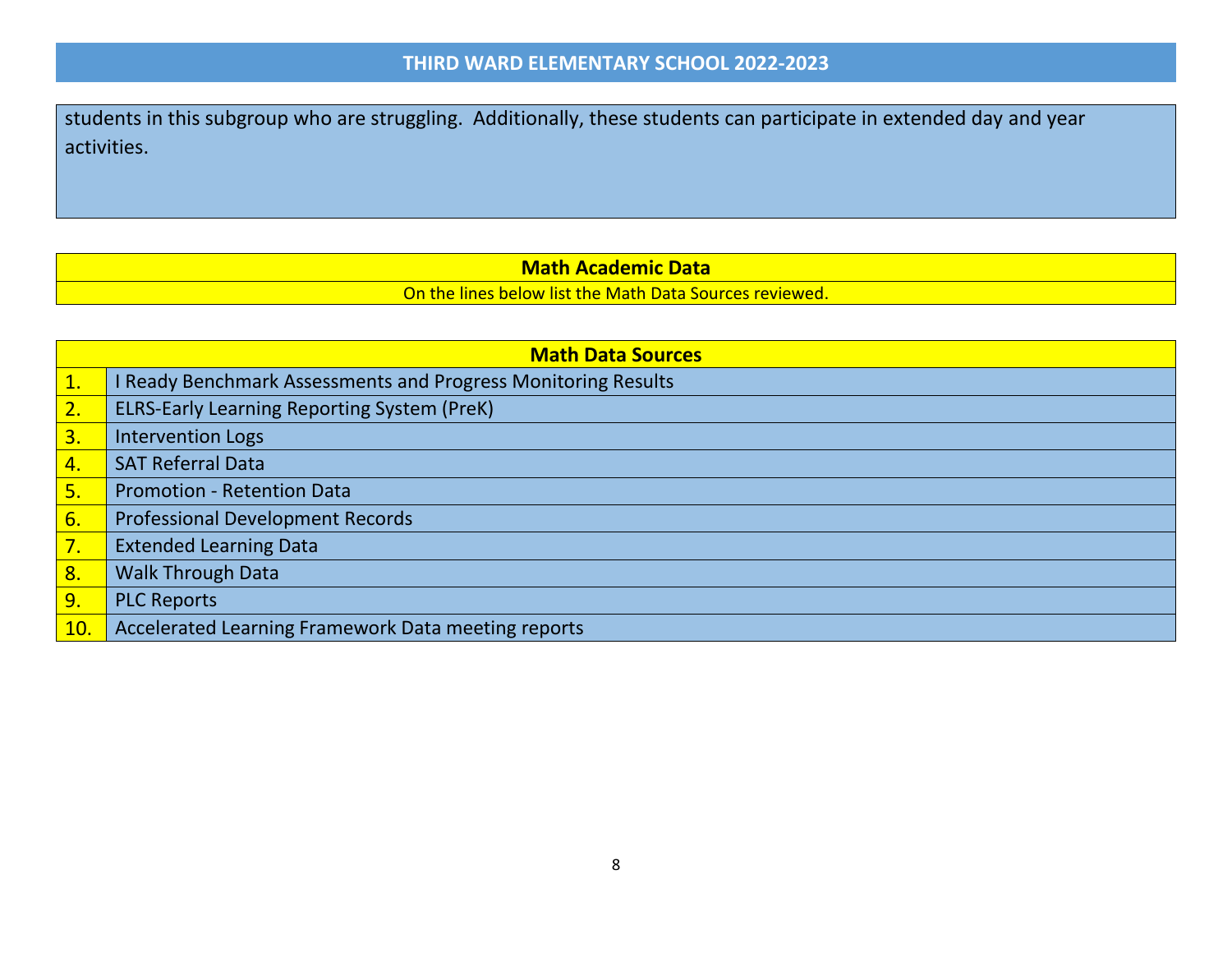### **Math Academic Data**

In the left column describe the improvement strategies currently in place and in the right column, describe the success of each strategy.

|                  | <b>Math Improvement Strategy Currently in Place</b>                                                                                                                                                                                    |    | <b>Description of Success of Strategy</b>                                                                                                                                                                                                                                                  |
|------------------|----------------------------------------------------------------------------------------------------------------------------------------------------------------------------------------------------------------------------------------|----|--------------------------------------------------------------------------------------------------------------------------------------------------------------------------------------------------------------------------------------------------------------------------------------------|
| $\overline{1}$ . | <b>Number Talks</b>                                                                                                                                                                                                                    | 1. | Number Talks have proven to show an increase in<br>mental math skills.                                                                                                                                                                                                                     |
|                  |                                                                                                                                                                                                                                        |    |                                                                                                                                                                                                                                                                                            |
| 2.               | <b>iReady Program</b>                                                                                                                                                                                                                  | 2. | Data from the Benchmarks shows growth in<br>grades K-5; it also shows the need for retentions<br>and SAT referrals.                                                                                                                                                                        |
|                  |                                                                                                                                                                                                                                        |    |                                                                                                                                                                                                                                                                                            |
| $\overline{3}$ . | <b>Extended learning Opportunity - Teachers</b><br>enhance students skills during extended<br>learning days. Students have extra support and<br>practice to master critical skills. Data is shared<br>with regular classroom teachers. | 3. | Thirteen first graders participated in afterschool<br>tutoring. 9 of those students improved accuracy<br>of facts to 10 with a one minute time limit.<br>Eighteen students in second grade participated in<br>afterschool tutoring. Nine of those students<br>improved iready Math scores. |

#### **Math Needs Assessment Summary**

Summarize the Math data results below noting the root causes and what strategies will start, stop, or continue.

TWES performance currently reflects 33% of our students are proficient in Math on the iready assessment. RCS currently reflects a 27% proficiency rate in Math. These school numbers reflect a decrease over the previous two years which were 20% and 38%. Though the current proficiency level is still low and has increased and then decreased from previous years,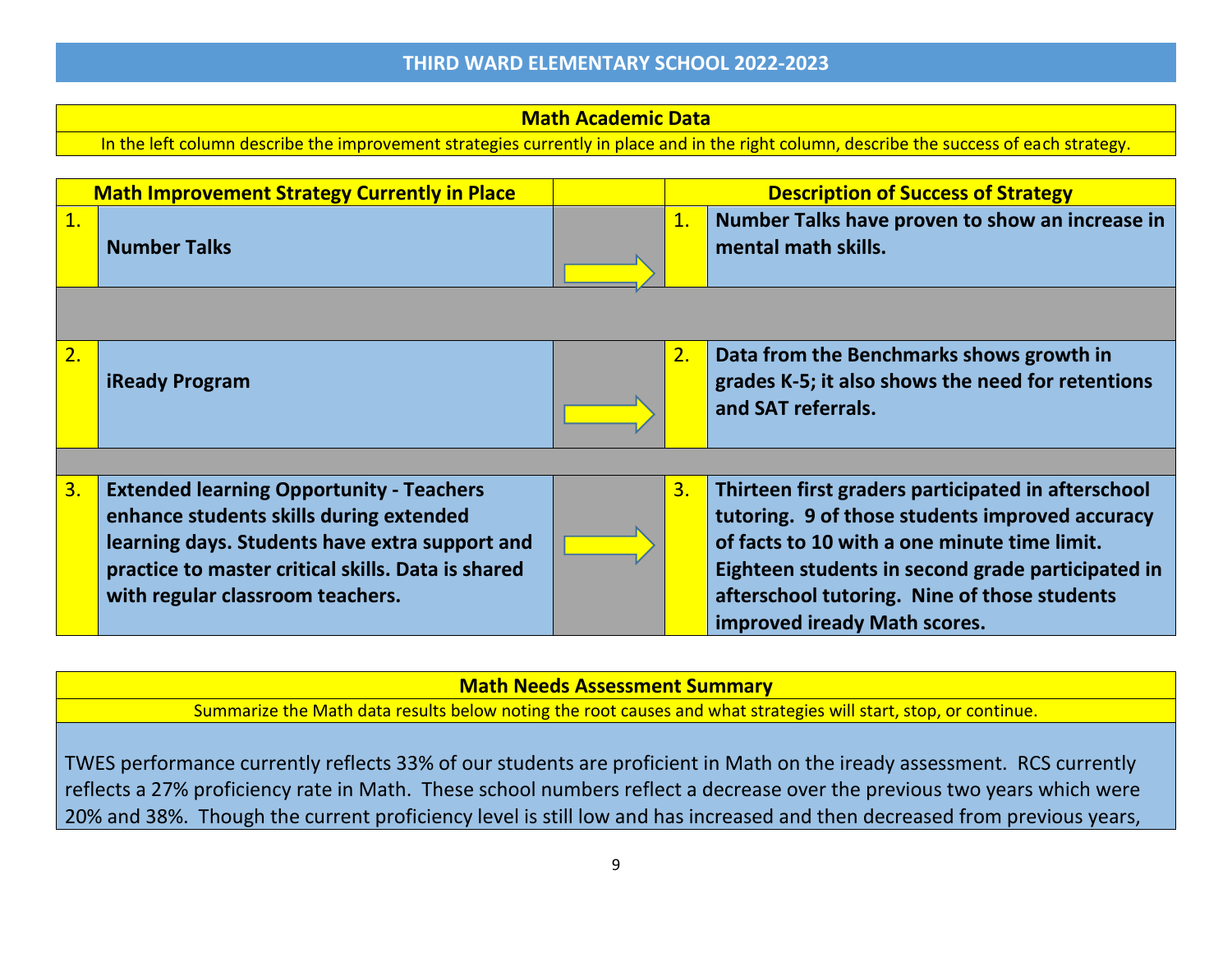factors that influence this during covid include limited attendance, limited face-to-face instruction and the blended learning model. Additional factors include student absences due to cancellation of bus routes because of lack of bus drivers at the county level. To help encourage improvement of scores, our Title I teachers offer an incentive program for the middle of the year and end of the year benchmarks. Recognition is given to students that meet typical and stretch growth for the year. Teachers have also been provided professional development to incorporate PAX and Kagan learning strategies.

TWES currently shows a 17% proficiency rate on iready in Math for the special education subgroup. The population of this subgroup varies greatly from year to year and reflects the proficiency rate accordingly. These students will continue to receive specialized instruction based on their IEP and we expect this inconsistency to continue. At this time, we do not have previous year percentages to compare this data to.

Our Homeless/Foster Care subgroup consists of ten students. These students currently show a 10% proficiency rate on iready. This compares to 33% for our school. At this time, we do not have a way to compare this subgroup to an increase or decrease over the last five years. These scores can reflect issues that our students are dealing with at this time, which can include trauma and social emotional issues stemming from being in foster care or in a homeless situation. TWES has a full time school counselor available to meet with students. We also have a social worker at our school one day per week.

The low SES population has a proficiency rate of 23% in Math on iready. This compares to 33% proficiency on Math for TWES students. There are several factors that contribute to the rate of proficiency in this subgroup. Transportation issues within the school system sometimes keep students from attending and parents are unable to transport. Students within this population have other concerns that take priority over academics. This includes food, shelter and basic needs. TWES offers students to participate in the backpack program each week. This provides food for those students on weekends and extended holidays. The TWES Title I program offers additional support through small group instruction to students in this subgroup who are struggling. Additionally, these students can participate in extended day and year activities.

**ELL Academic Data**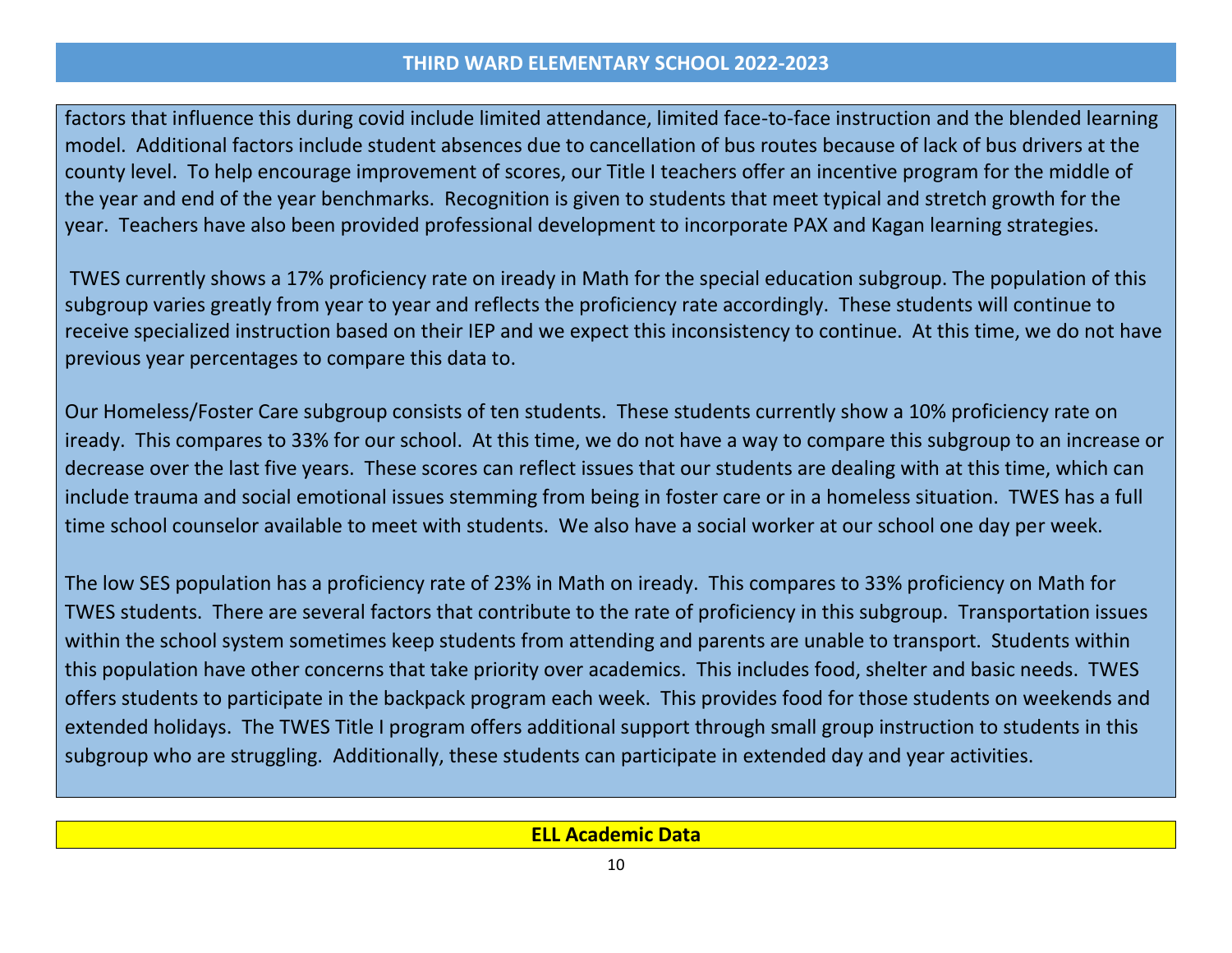#### On the lines below list the ELL Data Sources reviewed.

|                           | <b>ELL Data Sources</b>         |  |  |
|---------------------------|---------------------------------|--|--|
| $\mathbf{1}$ .            | <b>ELPA 21 Screener</b>         |  |  |
| $\overline{\mathbf{2}}$ . | ELPA 21 Assessment              |  |  |
| $\overline{3}$            | <b>ELL Teacher Observations</b> |  |  |
| $\overline{4}$            |                                 |  |  |
| 5.                        |                                 |  |  |

\*GPS Notes: This section is only to be completed by those schools with ELL students enrolled. Please consult with Title III Director and ELL teacher to complete.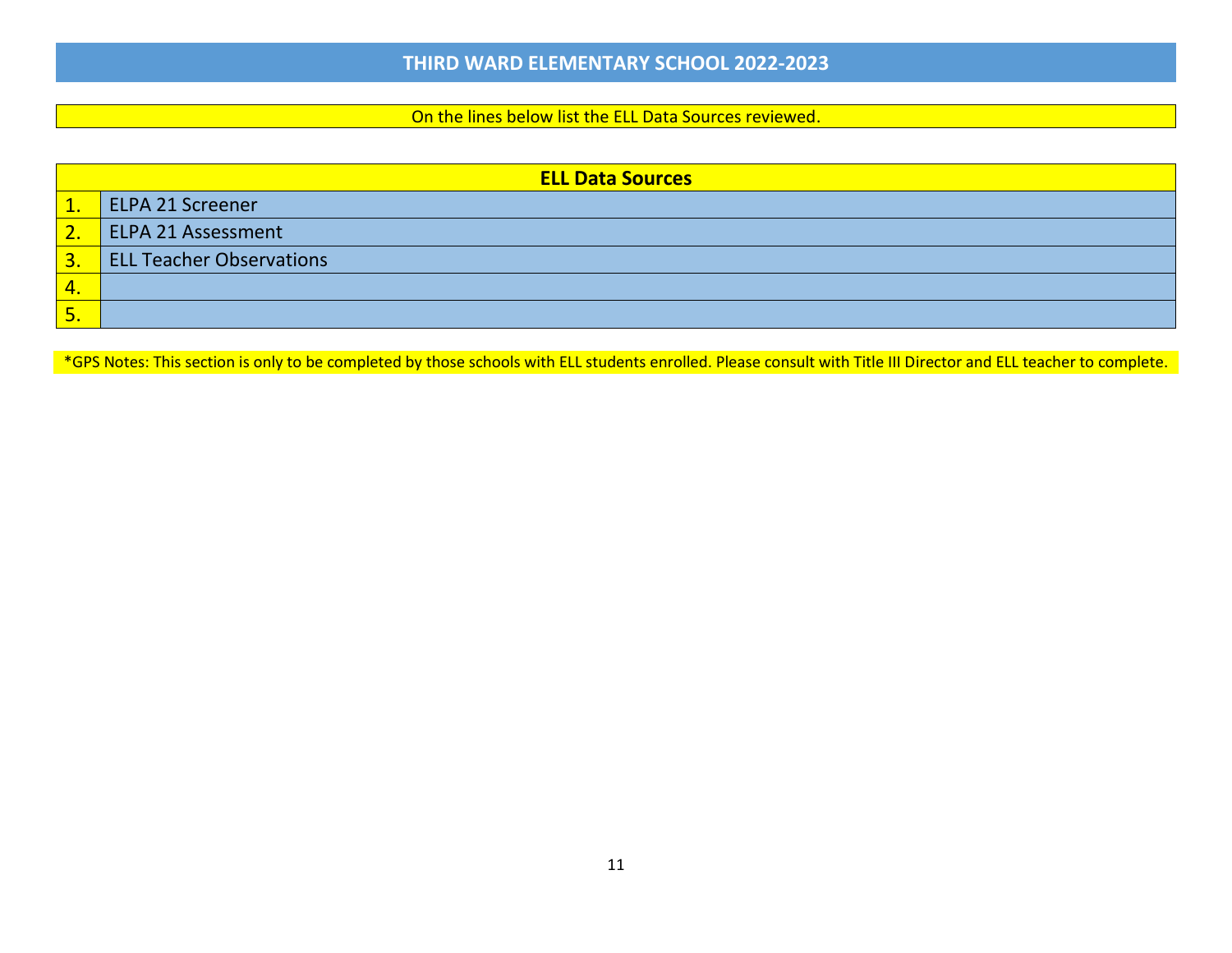### **ELL Academic Data**

In the left column describe the improvement strategies currently in place and in the right column, describe the success of each strategy.

| <b>ELL Improvement Strategy Currently in Place</b> |                                                                                                                                                                                                                                                                                                                                                                                                      | <b>Description of Success of Strategy</b> |                                                                                                                                                                                                                 |
|----------------------------------------------------|------------------------------------------------------------------------------------------------------------------------------------------------------------------------------------------------------------------------------------------------------------------------------------------------------------------------------------------------------------------------------------------------------|-------------------------------------------|-----------------------------------------------------------------------------------------------------------------------------------------------------------------------------------------------------------------|
| 1.                                                 | Multiple Presentation Mediums Information is<br>presented orally, with a translation device, in print,<br>via pictures and graphic organizers, and with the<br>use of manipulatives.                                                                                                                                                                                                                 | 1.                                        | This has helped to increase not only the students'<br>academic performance, but also their listening and<br>speaking proficiency as oral language is reinforced<br>with imagery, tactile and kinesthetic clues. |
|                                                    |                                                                                                                                                                                                                                                                                                                                                                                                      |                                           |                                                                                                                                                                                                                 |
| 2.                                                 | Intensive Vocabulary Instruction In order to speak<br>a second language fluently, a student must learn<br>the vocabulary. Depending upon a student's level<br>of proficiency, this instruction may start with basic<br>object identification and progress through abstract<br>concepts such as verb tense and conjugation.<br>Instruction is reinforced by presentation through<br>multiple mediums. | 2.                                        | Students with the greatest improvement in<br>vocabulary skills have shown the largest gains on the<br>ELPA 21, as understanding the vocabulary is the key<br>to speaking the language.                          |
|                                                    |                                                                                                                                                                                                                                                                                                                                                                                                      |                                           |                                                                                                                                                                                                                 |
|                                                    |                                                                                                                                                                                                                                                                                                                                                                                                      |                                           |                                                                                                                                                                                                                 |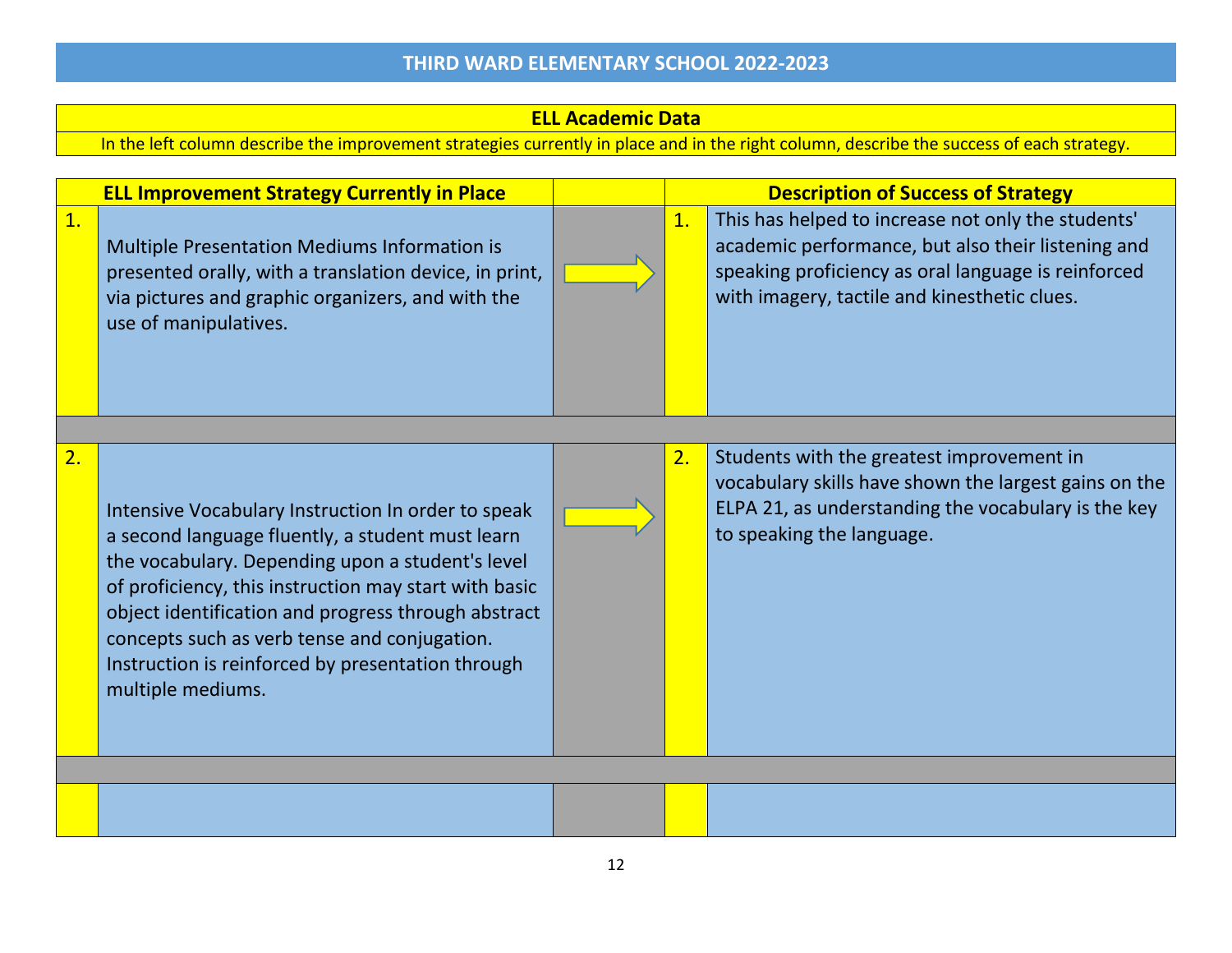| 3. | Collaboration - The EL teacher not only<br>collaborates with the students' classroom teachers,<br>but as she serves as a community language<br>instructor, she also collaborates with the students'<br>parents. | 3. | Students whose parents participate in the<br>community language program have shown more<br>gains, as what they practice at school is reinforced at<br>home. |
|----|-----------------------------------------------------------------------------------------------------------------------------------------------------------------------------------------------------------------|----|-------------------------------------------------------------------------------------------------------------------------------------------------------------|
|    |                                                                                                                                                                                                                 |    |                                                                                                                                                             |

### **ELL Needs Assessment Summary**

Summarize the ELL data results below noting the root causes and what strategies will start, stop, or continue.

\*GPS Notes: This section is only to be completed by those schools with ELL students enrolled. Please consult with Title III Director and ELL teacher to complete.

On the lines below list the High School Graduation and Student Success Data Sources reviewed.

|    | <b>High School Graduation and Student Success Data Sources</b> |  |  |  |
|----|----------------------------------------------------------------|--|--|--|
| -- |                                                                |  |  |  |
|    |                                                                |  |  |  |
| 3. |                                                                |  |  |  |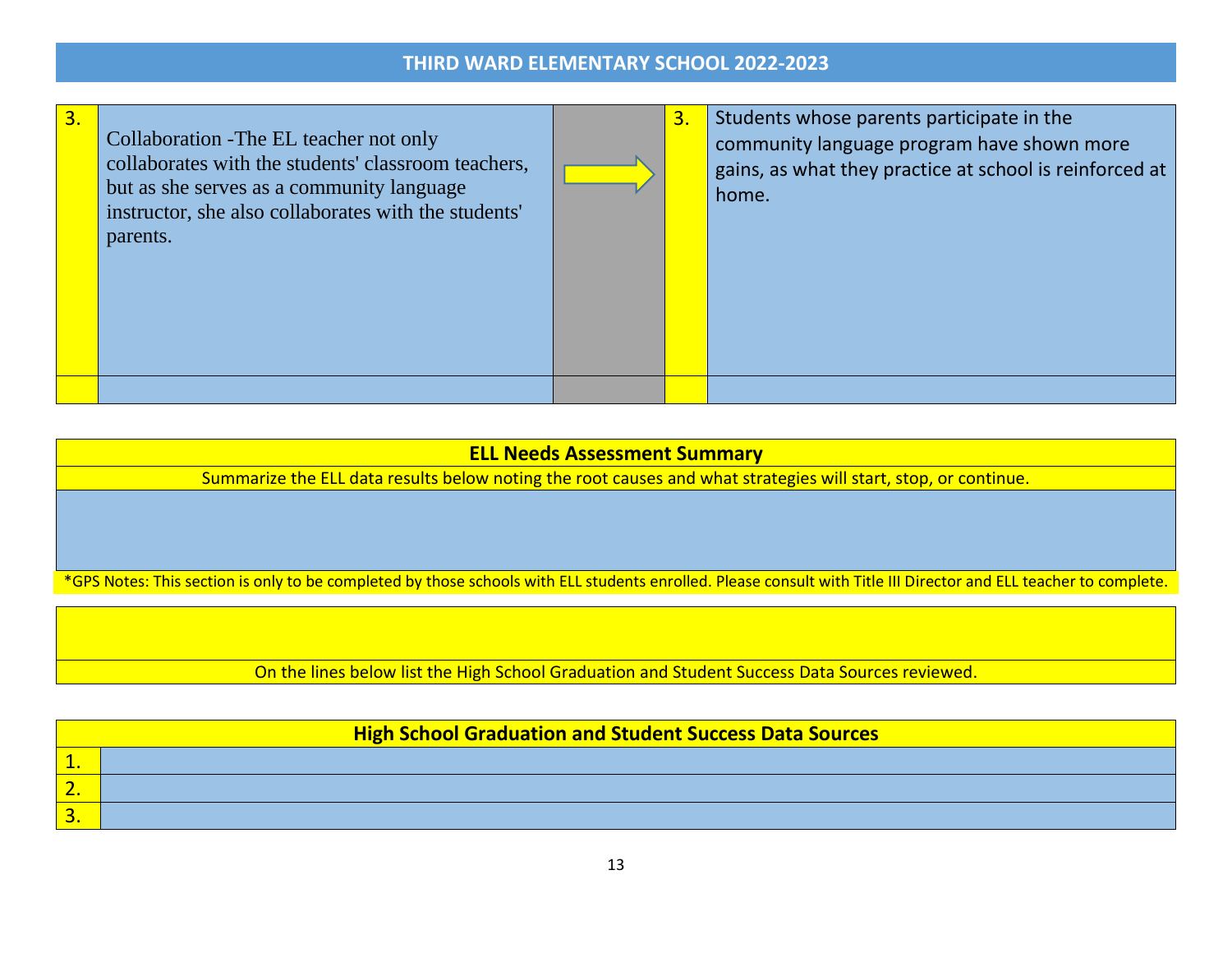| 4.                |  |
|-------------------|--|
| 5.                |  |
| 6.                |  |
| 7.                |  |
| 8.                |  |
| 9.                |  |
| <b>10.</b>        |  |
| 11.               |  |
| 12.               |  |
| 13.               |  |
| $\overline{14}$ . |  |
| <b>15.</b>        |  |

\*GPS Notes: This section is only to be completed by high schools.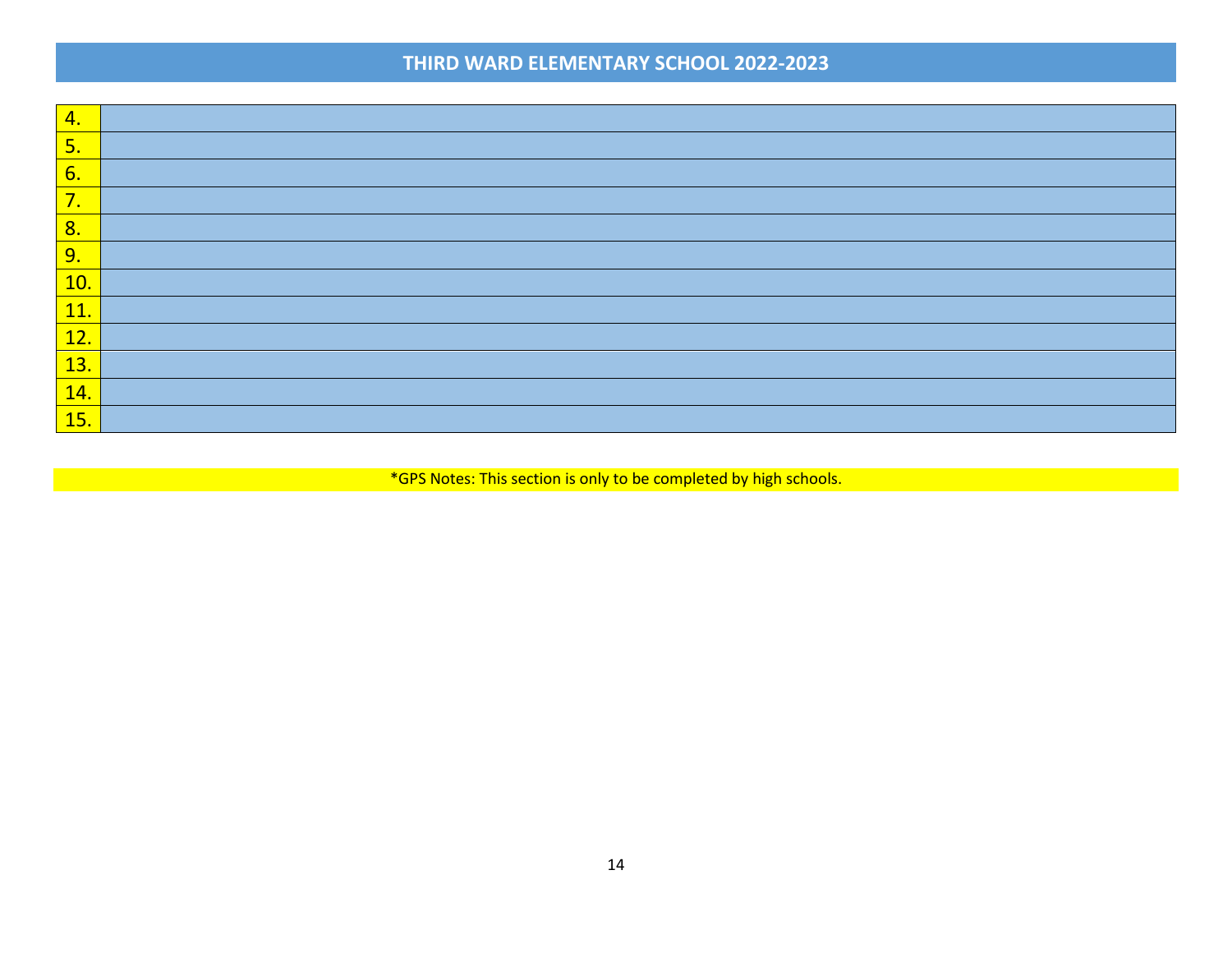#### **High School Graduation and Student Success Data**

In the left column describe the improvement strategies currently in place and in the right column, describe the success of each strategy.

|    | <b>Graduation &amp; Success Strategy Currently in Place</b> |    | <b>Description of Success of Strategy</b> |
|----|-------------------------------------------------------------|----|-------------------------------------------|
| 1. |                                                             | 1. |                                           |
|    |                                                             |    |                                           |
| 2. |                                                             | 2. |                                           |
|    |                                                             |    |                                           |
| 3. |                                                             | 3. |                                           |

**High School Graduation and Student Success Needs Assessment Summary** Summarize the Graduation and Student Success data results below noting the root causes and what strategies will start, stop, or continue. \*GPS Notes: This section is only to be completed by high schools.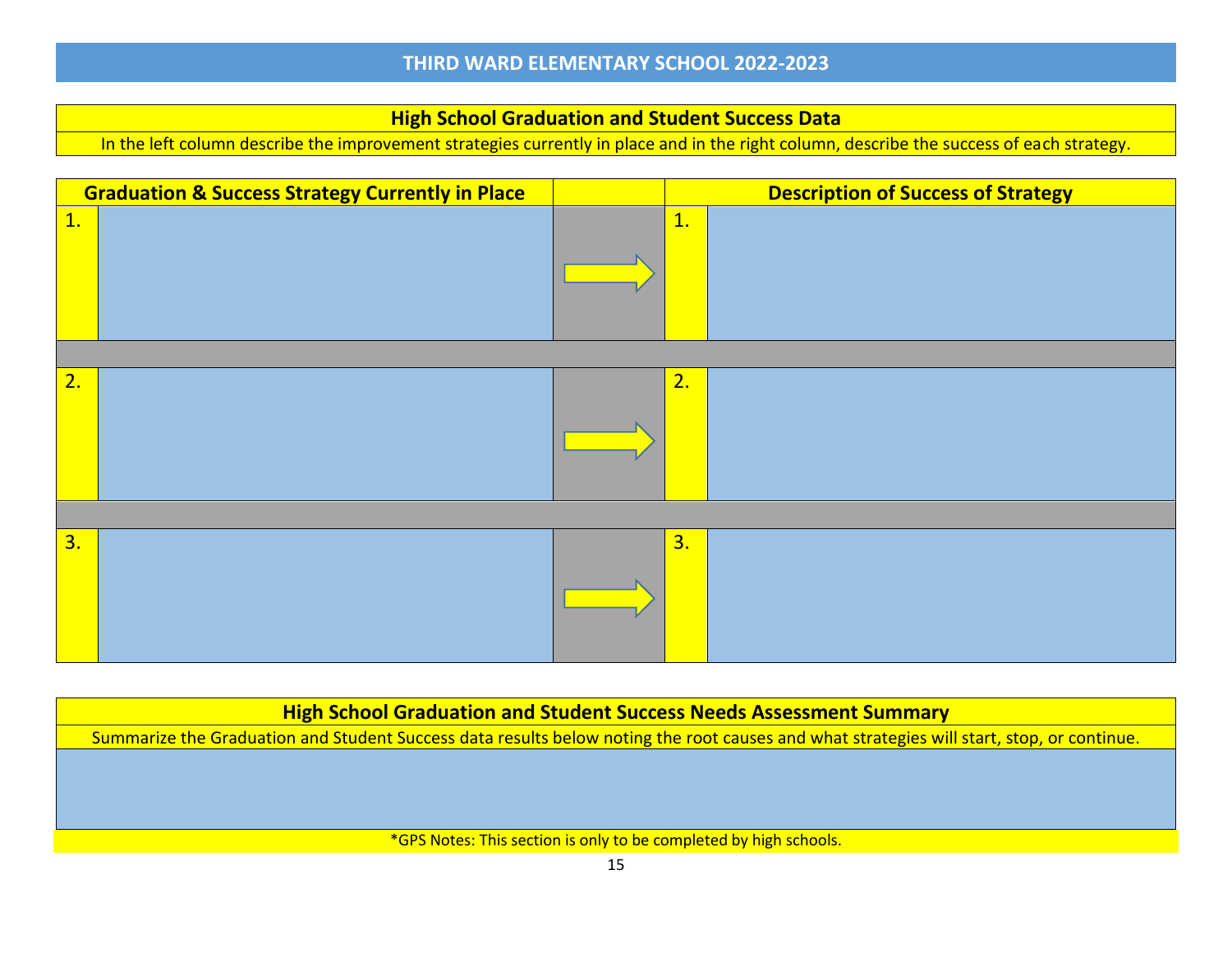### **Attendance & Behavior Data**

On the lines below list the Attendance & Behavior Data Sources reviewed.

|            | <b>Attendance &amp; Behavior Data Sources</b>    |  |  |  |  |
|------------|--------------------------------------------------|--|--|--|--|
| 1.         | Attendance letters 3, 5, 10 days ATT 523 Report  |  |  |  |  |
| 2.         | <b>SAT Referral Data</b>                         |  |  |  |  |
| 3.         | <b>Promotion - Retention Data</b>                |  |  |  |  |
| 4.         | Homeless / Foster Care Data                      |  |  |  |  |
| 5.         | <b>Counselor and Developmental Guidance Data</b> |  |  |  |  |
| 6.         | <b>Enrollment Data</b>                           |  |  |  |  |
| 7.         | Zoom WV data                                     |  |  |  |  |
| 8.         | <b>BEST Room and Office Referral Data</b>        |  |  |  |  |
| 9.         | <b>Attendance Reports</b>                        |  |  |  |  |
| 10.        | <b>WVEIS and PAX Behavior Reports</b>            |  |  |  |  |
| <b>11.</b> | PBIS data                                        |  |  |  |  |
| 12.        |                                                  |  |  |  |  |
| 13.        |                                                  |  |  |  |  |
| 14.        |                                                  |  |  |  |  |
| 15.        |                                                  |  |  |  |  |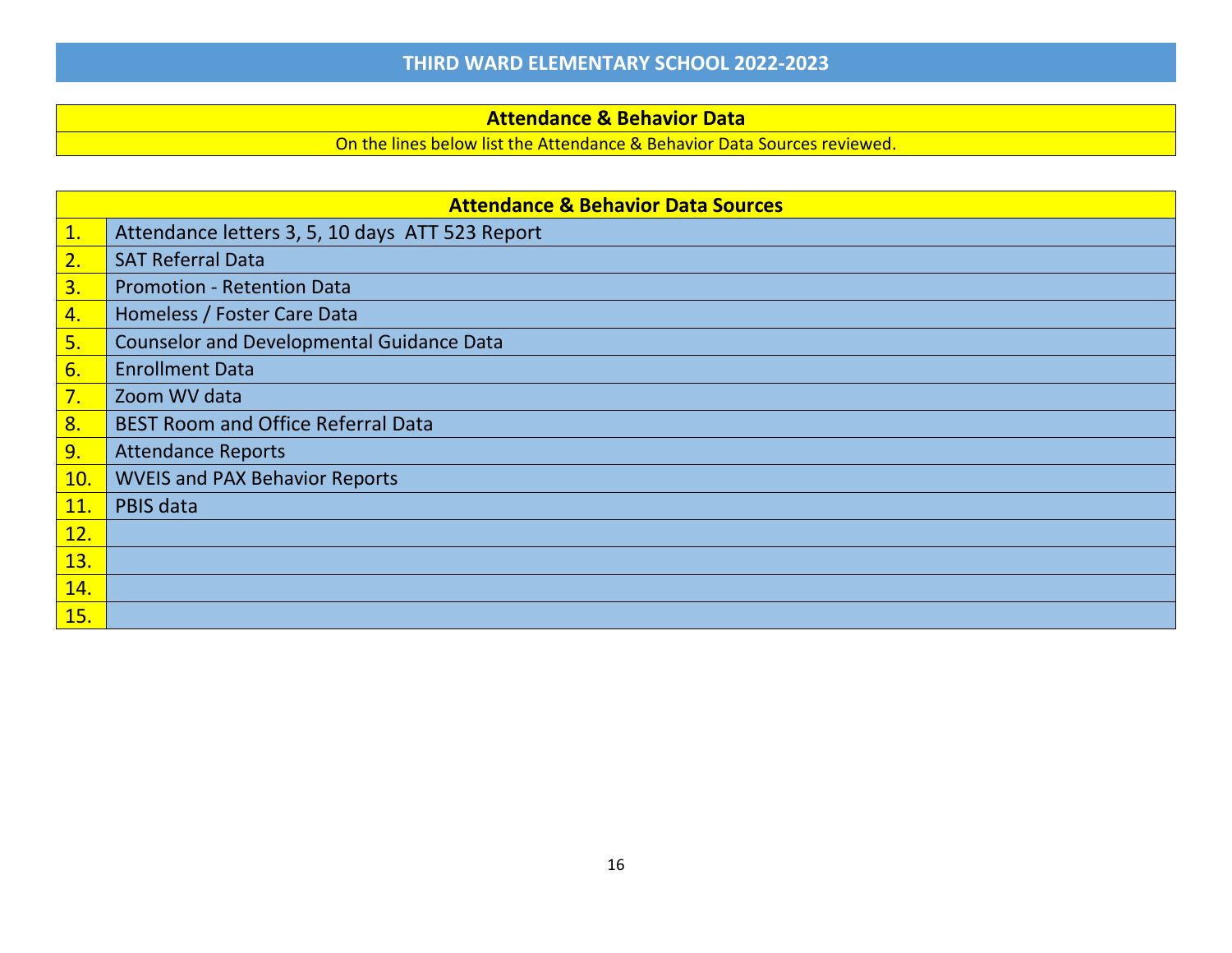### **Attendance & Behavior Data**

In the left column describe the improvement strategies currently in place and in the right column, describe the success of each strategy.

|    | <b>Attendance &amp; Behavior Strategy Currently in Place</b>                     |                  | <b>Description of Success of Strategy</b>                                                                 |
|----|----------------------------------------------------------------------------------|------------------|-----------------------------------------------------------------------------------------------------------|
| 1. | Attendance phone call reminders to parents, 3,<br>5 day letters, 10 day letters. | 1.               | In March 2022, we had a 94% attendance rate.                                                              |
|    |                                                                                  |                  |                                                                                                           |
| 2. | <b>PBIS and PAX programs</b><br><b>Weekly behavior rewards</b>                   | 2.               | The emotional well-being of our students and their<br>families has been greatly impacted by the pandemic. |
|    | <b>Weekly retraining with Counselor and Social</b>                               |                  | By continuing our PBIS program and incorporating                                                          |
|    | <b>Worker/Principal</b>                                                          |                  | PAX ideas, our students are familiar with<br>expectations in the school.                                  |
|    |                                                                                  |                  |                                                                                                           |
|    |                                                                                  |                  | There is a increase in WVEIS discipline data from<br>7.69% to 12.7%.                                      |
|    |                                                                                  |                  |                                                                                                           |
| 3. | <b>Principal/Counselor/Social Worker makes home</b>                              | $\overline{3}$ . |                                                                                                           |
|    | visits and phone calls to parents regarding<br>attendance                        |                  | In March 2022, we had a 94% attendance rate.                                                              |
|    |                                                                                  |                  |                                                                                                           |
|    |                                                                                  |                  |                                                                                                           |
|    |                                                                                  |                  |                                                                                                           |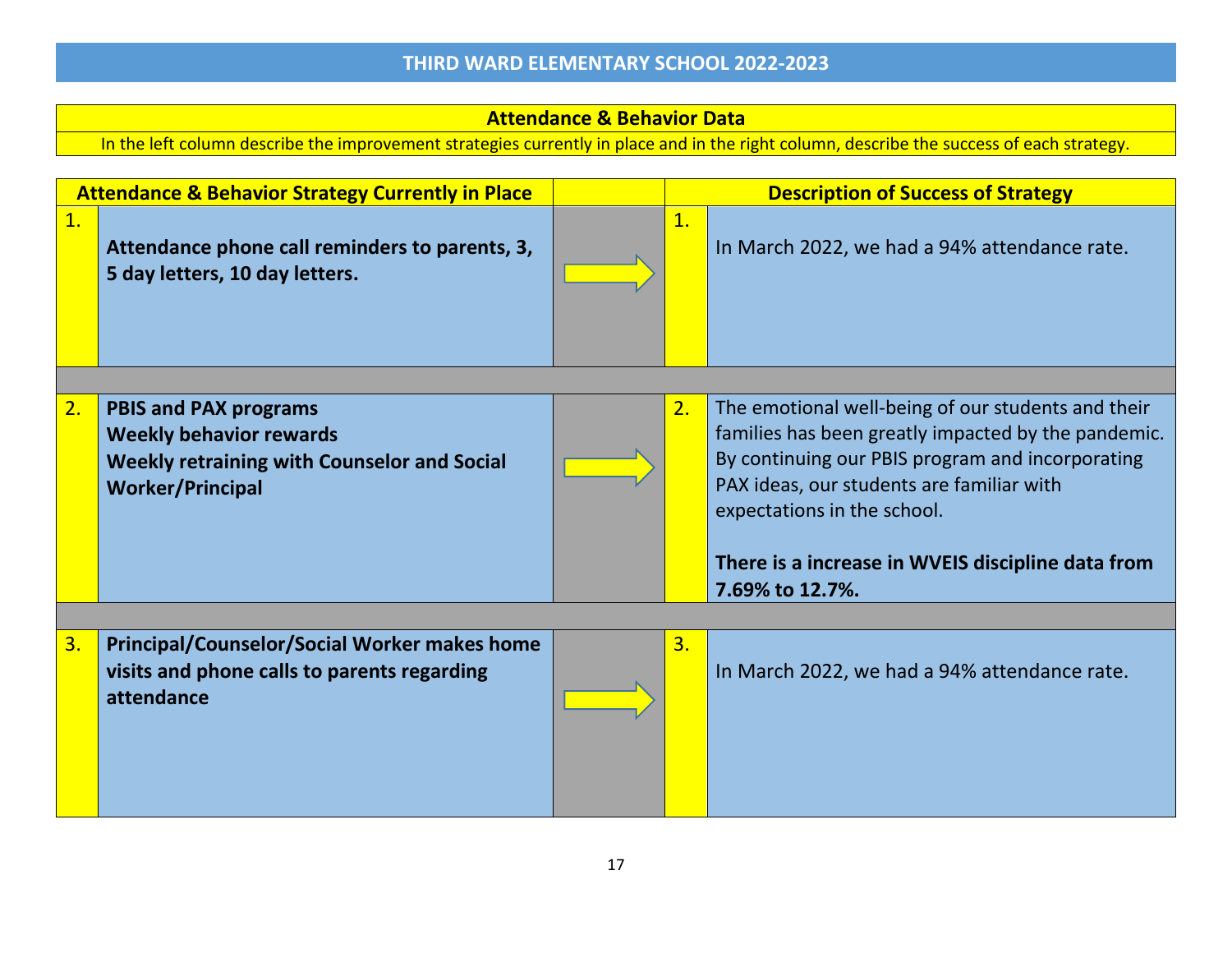#### **Attendance & Behavior Needs Assessment Summary**

Summarize the Attendance & Behavior data results below noting the root causes and what strategies will start, stop, or continue. TWES has an attendance rate of 94.3% which is the highest rate in the county. This compares to the county rate of 94.1%. During the 2020-2021 school year we had an attendance rate of 96%. School attendance during the covid pandemic was elevated because students were working remotely from home. Also, when students returned to a blended model of two days a week, attendance was higher during that time because days required to attend were less. To add an incentive for improved attendance we have implemented No Tardy Parties, which requires 0 tardies which includes late arrivals and/or early dismissals, AttenDance parties for missing 3 or less days and 0 excused absences per 9 weeks. TWES also has attendance letters sent to parents/families for excessive absences for each 9 weeks. At the end of the school year, if a student has perfect attendance they will receive a tshirt and a special lunch. RCS also has an attendance officer that meets with parents whose students have missed more than 10 days, unexcused for the school year.

Since we currently have the highest attendance rate for schools in RCS, there are not many ways to continue to improve upon this beyond what has been mentioned previously. Looking at subgroups for this year, the attendance rates are: ELL-96.6%, Special Education-94%, Low SES-93.4%, Homeless/Foster-92%. We do have 13.7% of our students that are chronically absent. This affects our attendance rates mostly because these students have already gone through the TWES attendance policy and procedures and have then been referred to the truancy officer and RCS to continue dealing with these absences and is beyond our control.

For the school year 2021-2022 we have 38 incident reports for behavior in WVEIS. This is 7.6% of our students that have been involved in these reported incidents. For the previous school year, we did not have referrals for this area because of the covid pandemic and as a result, students were not in attendance at school. There are several factors contributing to the incidence reports. This includes students on medication for behaviors, the breakdown of the family dynamic, students being raised in non-traditional homes and the lack of accountability for specific behaviors. We have implemented Grandparents Club to help address needs of families. We have our social worker that will reach out to these families through phone communication and meetings if needed. She has also made referrals to outside agencies for additional support. Some of these students have been given school check in and check out staff. This pairs the student with a staff member that they check in with each morning and out at the end of the day to see how they are doing and making sure they have everything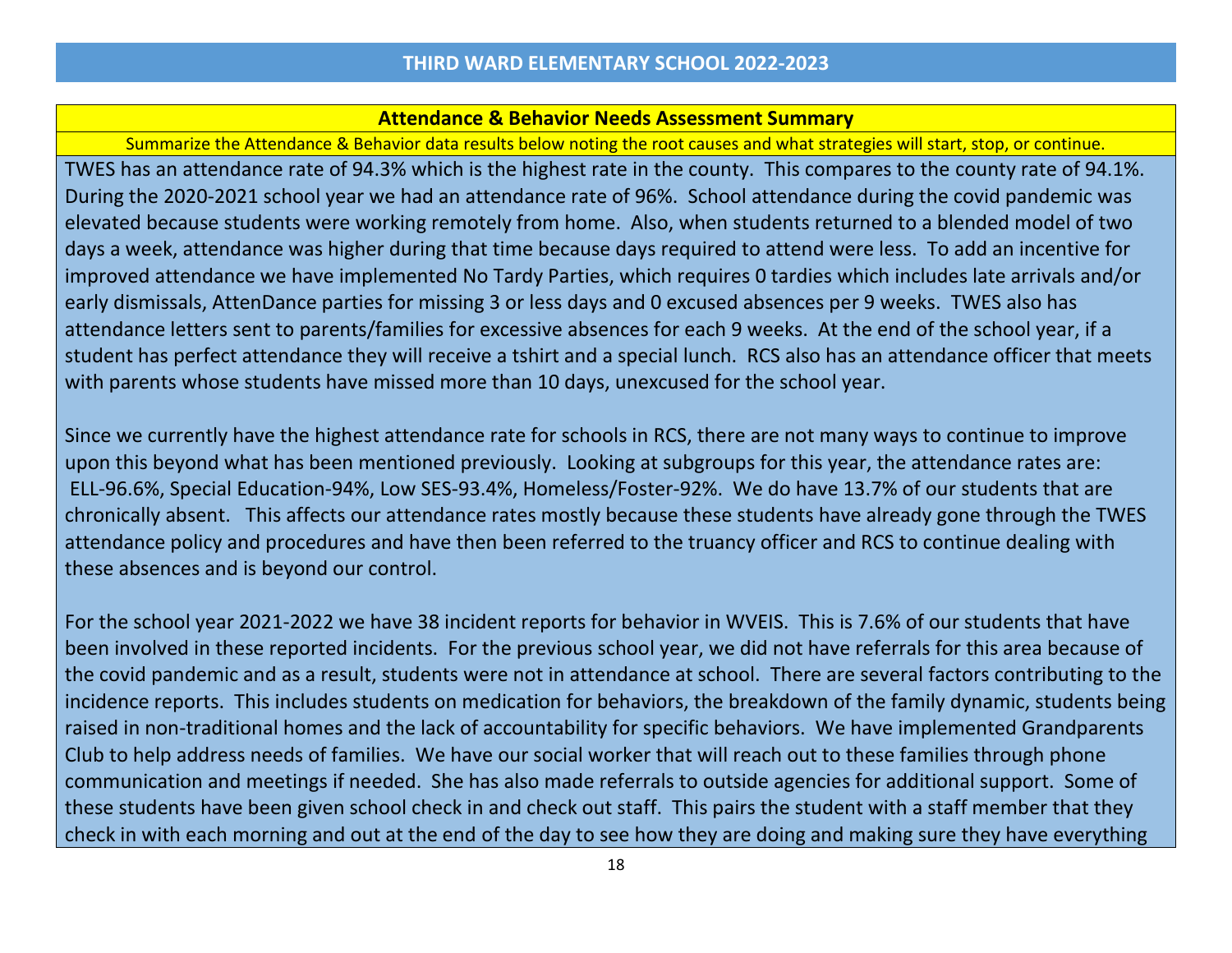with them to go home for the day. Our school pro officer makes monthly visits to check in on some of our Tier 3 students. Through our PBIS program we have weekly boot camp to address school expectations and following school rules. BEST room referrals are made to the school counselor for minor infractions and can occur daily.

Our low SES subgroup is the largest group with behavior incidents. 71% of the low SES population account for the discipline referrals at TWES. Factors contributing to this subgroup having such a high discipline referral rate is students on medication, students coming from homes that struggle financially, being raised in non-traditional homes and lack of accountability. We have implemented Grandparents Club to help address needs of families. We have our social worker that will reach out to these families through phone communication and meetings if needed. She has also made referrals to outside agencies for additional support. Some of these students have been given school check in and check out staff. This pairs the student with a staff member that they check in with each morning and out at the end of the day to see how they are doing and making sure they have everything with them to go home for the day. Our school pro officer makes monthly visits to check in on some of our Tier 3 students. Through our PBIS program we have weekly boot camp to address school expectations and following school rules. BEST room referrals are made to the school counselor for minor infractions and can occur daily.

#### **Educator Effectiveness Data**

On the lines below, list the Educator Effectiveness Data Sources reviewed. In the box at the bottom of the page, note data trends, their root causes, and the impact they have on the student population and the school community.

| <b>Educator Effectiveness Data Sources</b> |                                                                                                                |  |  |  |
|--------------------------------------------|----------------------------------------------------------------------------------------------------------------|--|--|--|
|                                            | Teacher certification records                                                                                  |  |  |  |
| 2.                                         | Observations, evaluations, and coaching reports                                                                |  |  |  |
| 3.                                         | Professional Development reports with specific evidence of services provided to new and/or struggling teachers |  |  |  |
| 4.                                         | <b>Retention rates</b>                                                                                         |  |  |  |
|                                            | Teacher attendance rates                                                                                       |  |  |  |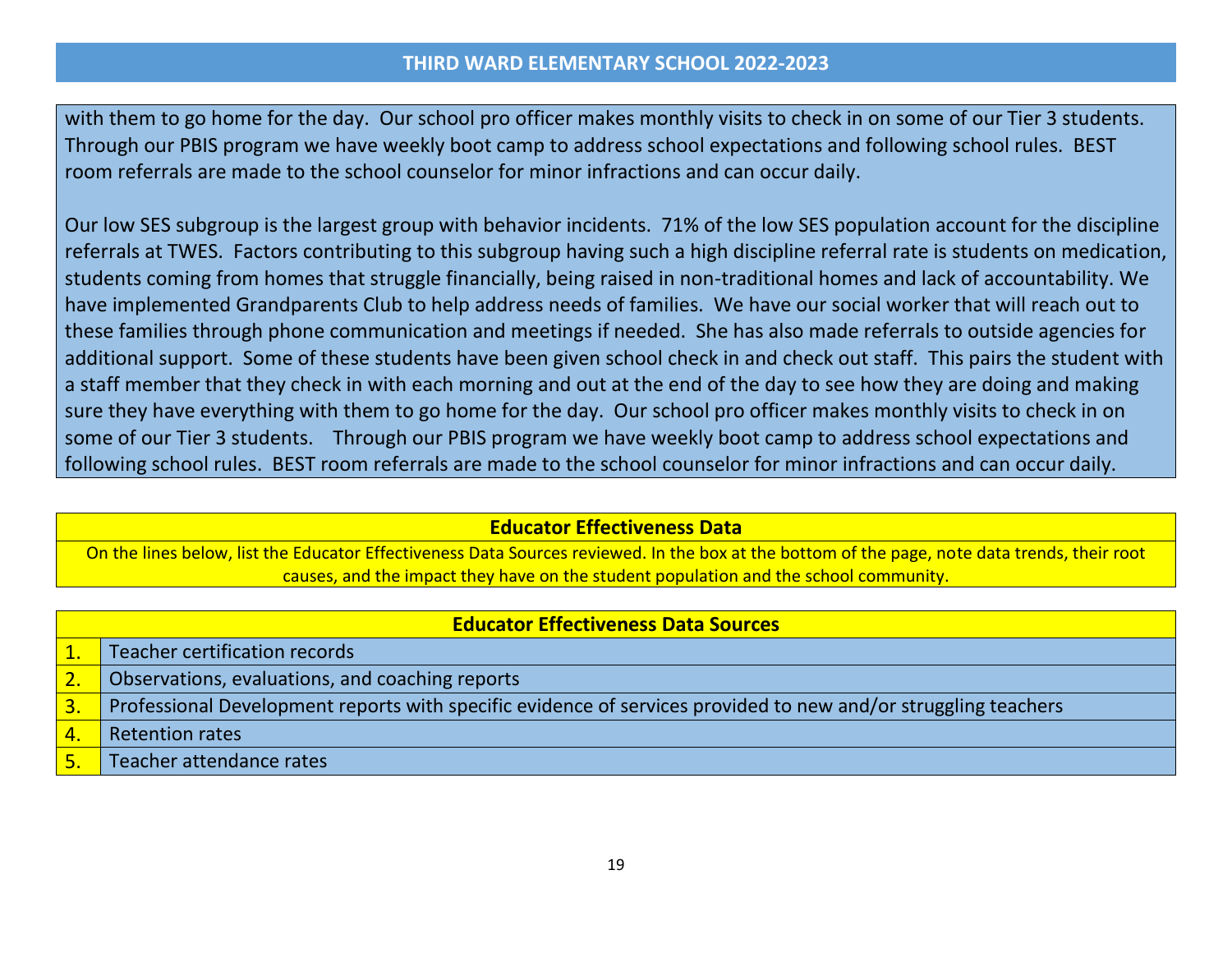#### **Educator Effectiveness Needs Assessment Summary**

**Summarize the Educator Effectiveness data results below noting the root causes and what strategies will start, stop, or continue** The average years of experience for our professional staff at Third Ward is fifteen years. The years of experience ranges from one to thirty-nine years. Our average degree level is a Masters. We have ten professionals with a bachelors degree, 17 with masters degrees, and 1 with a doctorate degree. The range of experience/degree level does not impact teaching efficacy according to our educator evaluations. Evaluations reflect this by showing that our staff performs at accomplished or distinguished levels on many standards. Positions in special education are the most difficult to fill/retain. The underlying factors influencing special education shortages include workloads, caseloads, camera/constant scrutiny, student behaviors, and lack of county support for those behaviors. TWES has many programs in place to support teachers including actively recruiting, a good reputation, Third Ward staff works well as a team, a great PBIS program, and work collaboratively with our local colleges. The following professional development sessions have been offered: writing workshop, APL, Kagan training, SEL, Vocabulary A-Z.

### **Educator Effectiveness Data**

On the lines below list the Professional Development opportunities that will be used to improve teacher efficacy and student success.

| <b>Professional Development Sessions</b> |                                           |  |  |  |
|------------------------------------------|-------------------------------------------|--|--|--|
| ı.                                       | iReady                                    |  |  |  |
| z.                                       | <b>Accelerated Learning Framework-ALF</b> |  |  |  |
| з.                                       | <b>PLCs</b>                               |  |  |  |
| 4.                                       | <b>Vertical Planning</b>                  |  |  |  |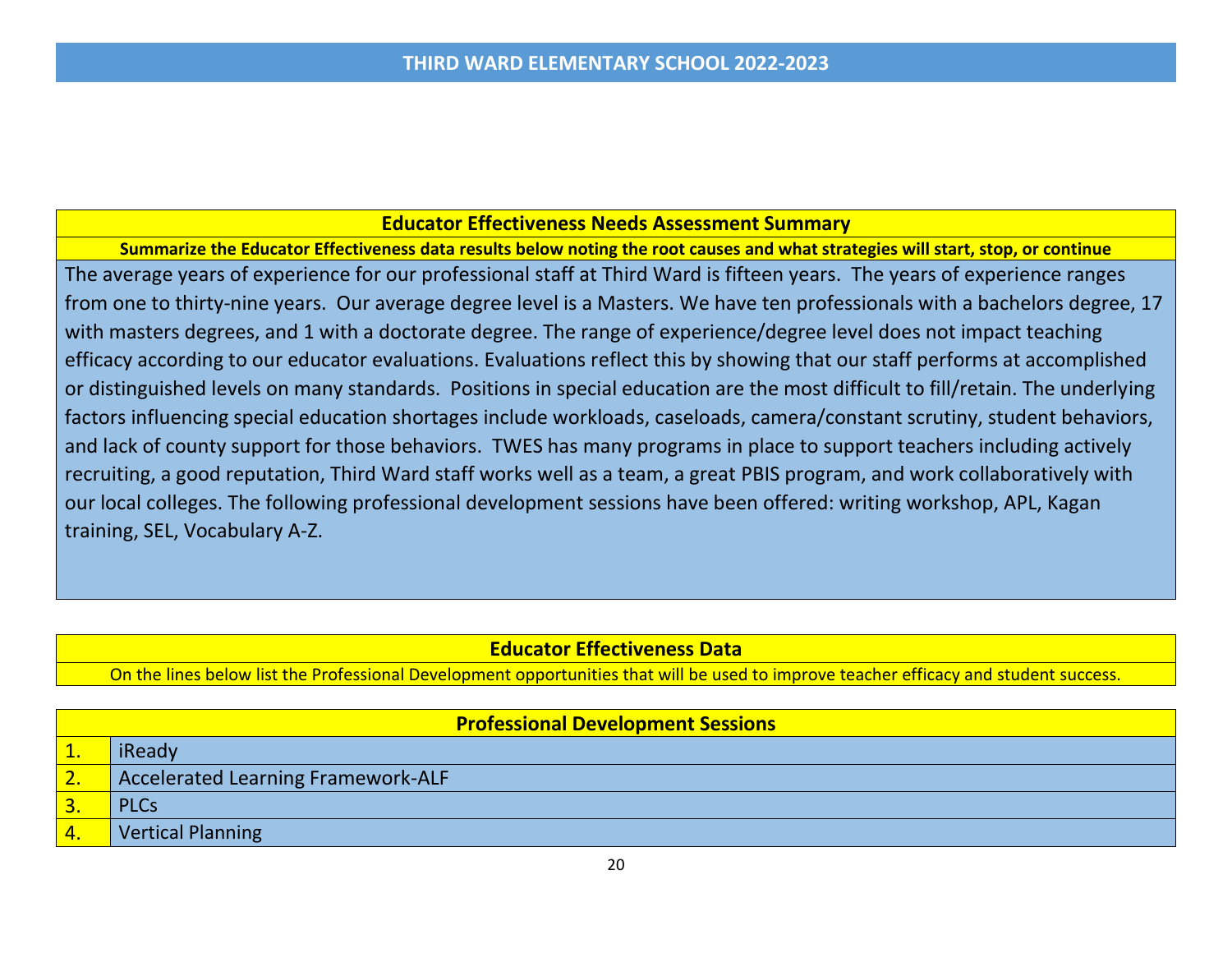| 5 <sub>1</sub> | <b>Writing Process-Cheryl Ware</b> |
|----------------|------------------------------------|
| 6.             | Title 1 Collaborative planning     |
| 7              | <b>PAX</b>                         |
| 8 <sub>o</sub> | Learning A-Z                       |
| 9.             | <b>HMH Grade Level planning</b>    |
| 10.            | Kagan                              |
| <b>11.</b>     | <b>Capturing Kids Hearts</b>       |

### **Notes Regarding GPS Requirements for Goals, Strategies, and Action Steps**

In the section that follows, you will list each Goal on a separate page with the Strategies and Action Steps for each listed directly below the corresponding Goal.

Please note that the GPS system requires you to list what Progress Monitoring Tools/Performance Measures you will use to assess your progress toward reaching the goal. These should be listed only once at the start of the Goal and not before each Strategy in the GPS system.

Action Steps Require a start and stop date (August  $1^{st}$  and June 30<sup>th</sup> of the current school year) and the people responsible for overseeing/carrying out the Action Step. If an Action step is continued from one year to the next, you can copy it, but you still must remember to go in and change the dates as it will copy those listed the previous year.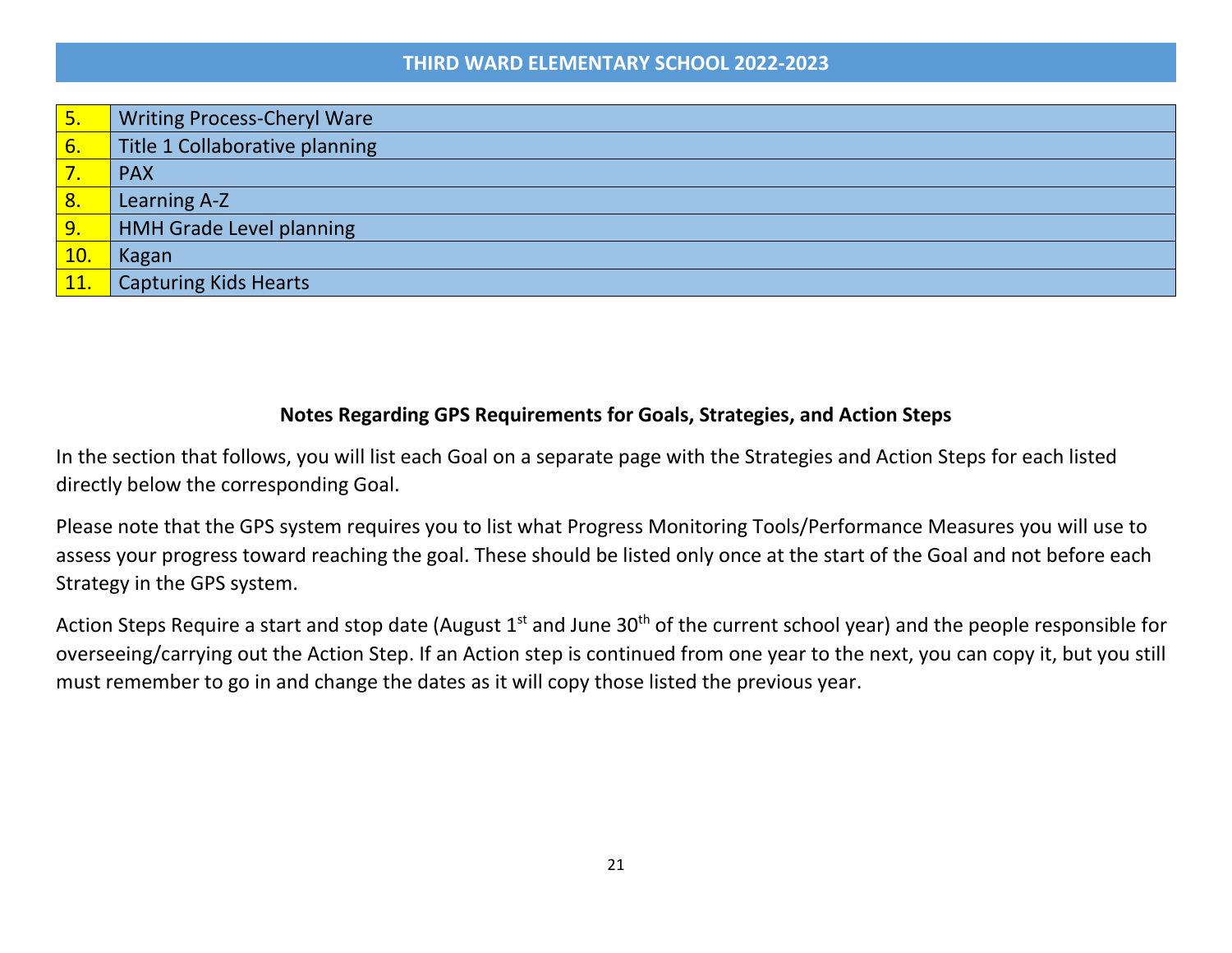### **Goal 1**

By the end of the school year, 75% of our students will show individual growth in all subgroups in ELA so students are prepared to transition to the next grade level as measured by summative and formative assessments as well as specific school data.

What Progress Monitoring Tools /Performance Measures will you use to determine your progress toward meeting the goal? The tools being used to monitor/measure progress will be iReady Benchmarks, Growth Monitoring Assessments and Formative Checks for Understanding.

| <b>Goal 1 Strategy 1</b>                        | <b>Goal 1 Strategy 2</b>                        | <b>Goal 1 Strategy 3</b>                    |
|-------------------------------------------------|-------------------------------------------------|---------------------------------------------|
| Data driven decisions will be utilized to drive | Data driven decisions will be utilized to drive | Instruction will be designed to work with   |
| classroom instruction                           | intervention                                    | students on learning gaps to help make      |
|                                                 |                                                 | progress on grade level content             |
|                                                 |                                                 |                                             |
| <b>G1 S1 Action Step 1</b>                      | <b>G1 S2 Action Step 1</b>                      | <b>G1 S3 Action Step 1</b>                  |
| Classroom teachers will collect data from       | Classroom teachers and Title I teachers will    | Classroom teachers will identify priority   |
| benchmarks three times/year between             | collect data from benchmarks 2-3 times/year     | standards and teach prerequisites if        |
| August and June, growth monitoring checks       | between August and June                         | needed                                      |
| and formative assessment as needed              |                                                 |                                             |
|                                                 |                                                 |                                             |
| <b>G1 S1 Action Step 2</b>                      | <b>G1 S2 Action Step 2</b>                      | <b>G1 S3 Action Step 2</b>                  |
| Classroom teachers and Title I teachers will    | Classroom teachers and Title I teachers will    | Classroom teachers will assess taught       |
| meet collaboratively to analyze data 2-3        | utilize this data to determine students who     | skills and use results to drive instruction |
| times/year and use results to drive             | need Targeted or Intensive intervention.        | and reteaching                              |
| instruction                                     |                                                 |                                             |
|                                                 |                                                 |                                             |
| <b>G1 S1 Action Step 3</b>                      | <b>G1 S2 Action Step 3</b>                      | <b>G1 S3 Action Step 3</b>                  |
| Grade level PLCs will be utilized to address    | Classroom teachers and Title I teachers will    | Provide small group, whole group, or        |
| areas of concerns                               | administer addition screeners if necessary to   | individual instruction using various        |
|                                                 |                                                 | strategies including Kagan                  |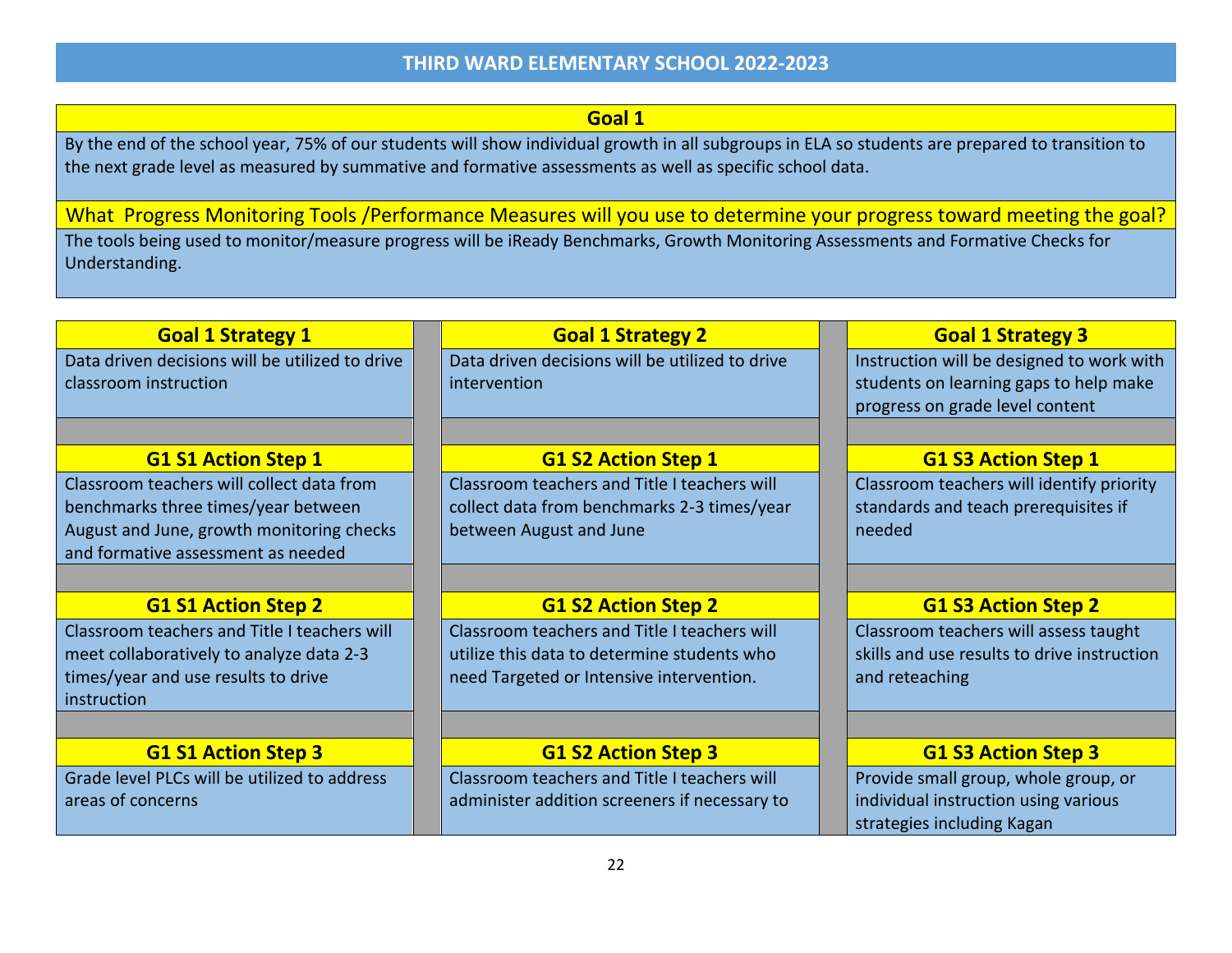|                                                 | determine instructional focus and place                                                                                                                                                                                                                       |                                           |  |  |  |  |  |
|-------------------------------------------------|---------------------------------------------------------------------------------------------------------------------------------------------------------------------------------------------------------------------------------------------------------------|-------------------------------------------|--|--|--|--|--|
|                                                 | students in intervention groups.                                                                                                                                                                                                                              |                                           |  |  |  |  |  |
|                                                 | Goal 2                                                                                                                                                                                                                                                        |                                           |  |  |  |  |  |
|                                                 | By the end of the school year, 75% of our students will show individual growth in all subgroups in Math so students are prepared to transition to<br>the next grade level as measured by summative and formative assessments as well as specific school data. |                                           |  |  |  |  |  |
|                                                 | What Progress Monitoring Tools/Performance Measures will you use to determine your progress toward meeting the goal?                                                                                                                                          |                                           |  |  |  |  |  |
| Understanding.                                  | The tools being used to monitor/measure progress will be iReady Benchmarks, Growth Monitoring Assessments and Formative Checks for                                                                                                                            |                                           |  |  |  |  |  |
|                                                 |                                                                                                                                                                                                                                                               |                                           |  |  |  |  |  |
| <b>Goal 2 Strategy 1</b>                        | <b>Goal 2 Strategy 2</b>                                                                                                                                                                                                                                      | <b>Goal 2 Strategy 3</b>                  |  |  |  |  |  |
| Data driven decisions will be utilized to drive | Classroom teachers and Title I teachers will                                                                                                                                                                                                                  | Instruction will be designed to work with |  |  |  |  |  |
| classroom instruction                           | meet collaboratively to analyze data 2-3                                                                                                                                                                                                                      | students on learning gaps to help make    |  |  |  |  |  |
|                                                 | times/year and use results to drive<br>intervention                                                                                                                                                                                                           | progress on grade level content           |  |  |  |  |  |
|                                                 |                                                                                                                                                                                                                                                               |                                           |  |  |  |  |  |
| <b>G2 S1 Action Step 1</b>                      | <b>G2 S2 Action Step 1</b>                                                                                                                                                                                                                                    | <b>G2 S3 Action Step 1</b>                |  |  |  |  |  |
| Classroom teachers will collect data from       | Classroom teachers and Title I will collect data                                                                                                                                                                                                              | Classroom teachers will identify priority |  |  |  |  |  |
| benchmarks three times/year between             | from benchmarks three times/year between                                                                                                                                                                                                                      | standards and teach prerequisites as      |  |  |  |  |  |
| August and June, growth monitoring checks       | August and June                                                                                                                                                                                                                                               | needed                                    |  |  |  |  |  |
| and formative assessment as needed              |                                                                                                                                                                                                                                                               |                                           |  |  |  |  |  |
|                                                 |                                                                                                                                                                                                                                                               |                                           |  |  |  |  |  |
| <b>G2 S1 Action Step 2</b>                      | <b>G2 S3 Action Step 2</b>                                                                                                                                                                                                                                    |                                           |  |  |  |  |  |
| Classroom teachers and Title I teachers will    | Classroom teachers and Title I teachers will                                                                                                                                                                                                                  | Classroom teachers will assess taught     |  |  |  |  |  |

Classroom teachers and Title I teachers will utilize this data to determine students who need Targeted or Intensive intervention. skills and use results to drive instruction and reteaching

**G2 S1 Action Step 3 G2 S2 Action Step 3 G2 S3 Action Step 3**

meet collaboratively to analyze data 3 times/year and use results to drive

instruction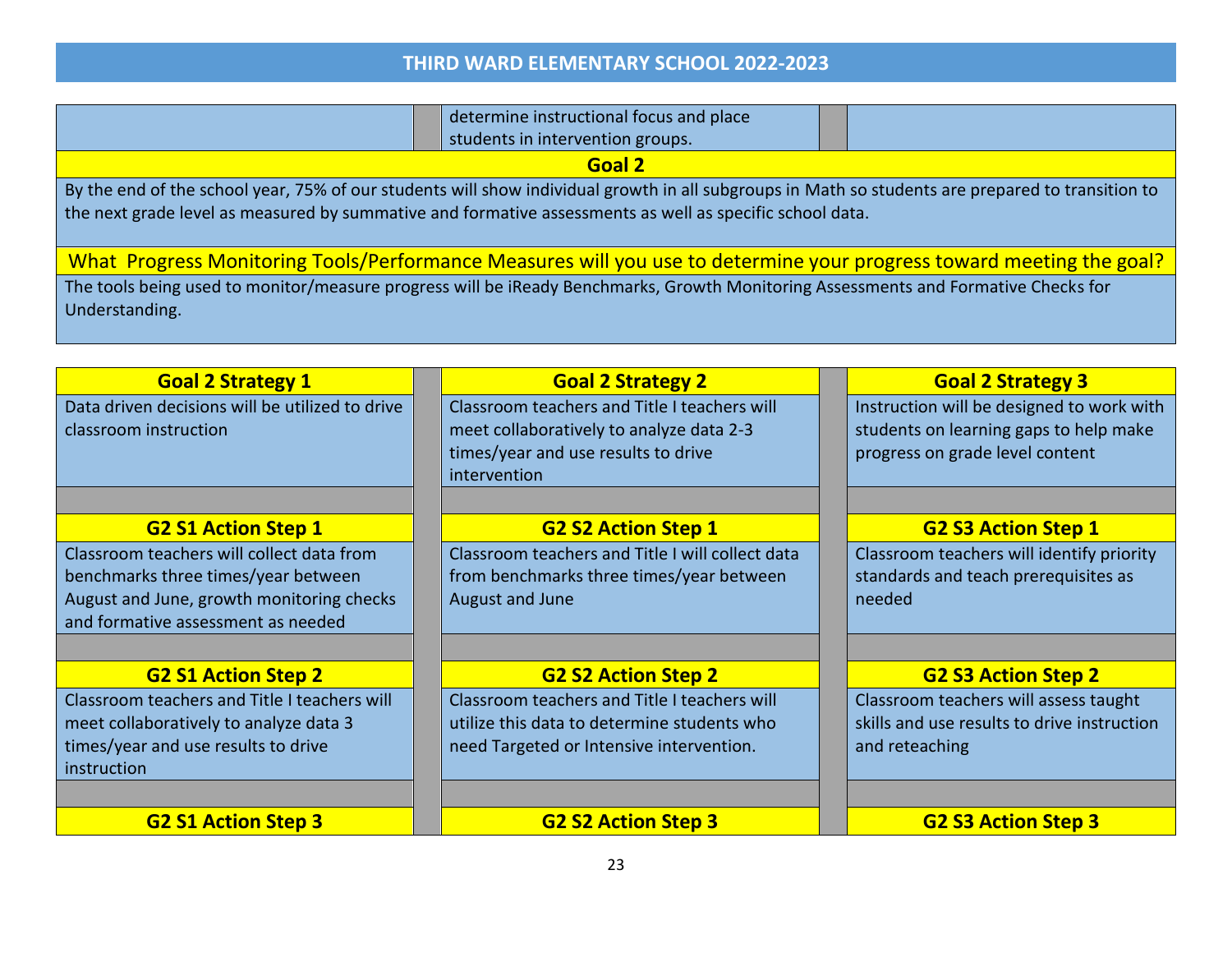| The Principal will utilize PLCs to address                                                                                | Classroom teachers will determine         | Provide small group, whole group, or |  |  |  |
|---------------------------------------------------------------------------------------------------------------------------|-------------------------------------------|--------------------------------------|--|--|--|
| areas of concern                                                                                                          | instructional focus and place students in | individual instruction using various |  |  |  |
|                                                                                                                           | intervention groups.                      | strategies including Kagan           |  |  |  |
| Goal 3                                                                                                                    |                                           |                                      |  |  |  |
| Third Ward Elementary School will maintain at least a 90% attendance rate yearly as measured by WVEIS attendance reports. |                                           |                                      |  |  |  |
| What Progress Monitoring Tools/Performance Measures will you use to determine your progress toward meeting the goal?      |                                           |                                      |  |  |  |
| WOW/WVEIS 2.0 Data and reports will be monitored weekly.                                                                  |                                           |                                      |  |  |  |

| <b>Goal 3 Strategy 1</b>                                                     | <b>Goal 3 Strategy 2</b>                      | <b>Goal 3 Strategy 3</b>                 |
|------------------------------------------------------------------------------|-----------------------------------------------|------------------------------------------|
| Communication with attendance director                                       | Livegrades reports are used for daily         | TWES will have attendance and no tardy   |
| and communication with resource officer                                      | attendance                                    | incentives                               |
| <b>G3 S1 Action Step 1</b>                                                   | <b>G3 S2 Action Step 1</b>                    | <b>G3 S3 Action Step 1</b>               |
| Weekly emails to attendance director and                                     | If consecutive absences occur, parents are    | Prizes are given weekly for good         |
| resource officer regarding chronic<br>absenteeism; 5 day letters are sent to | contacted                                     | attendance and no tardies                |
| parents                                                                      |                                               |                                          |
|                                                                              |                                               |                                          |
| <b>G3 S1 Action Step 2</b>                                                   | <b>G3 S2 Action Step 2</b>                    | <b>G3 S3 Action Step 2</b>               |
| County resource officer, parents and school                                  | Written excuses are accepted up to 5 days     | Each 9 weeks a no tardy party and        |
| meets to determine next steps.                                               | after an absence and make up work is given to | attenDance is held. No tardy parties are |
|                                                                              | students                                      | for students who have 0 unexcused        |
|                                                                              |                                               | tardies. AttenDance is for students with |
|                                                                              |                                               | 0 unexcused and 3 or less excused.       |
|                                                                              |                                               |                                          |
| <b>G3 S1 Action Step 3</b>                                                   | <b>G3 S2 Action Step 3</b>                    | <b>G3 S3 Action Step 3</b>               |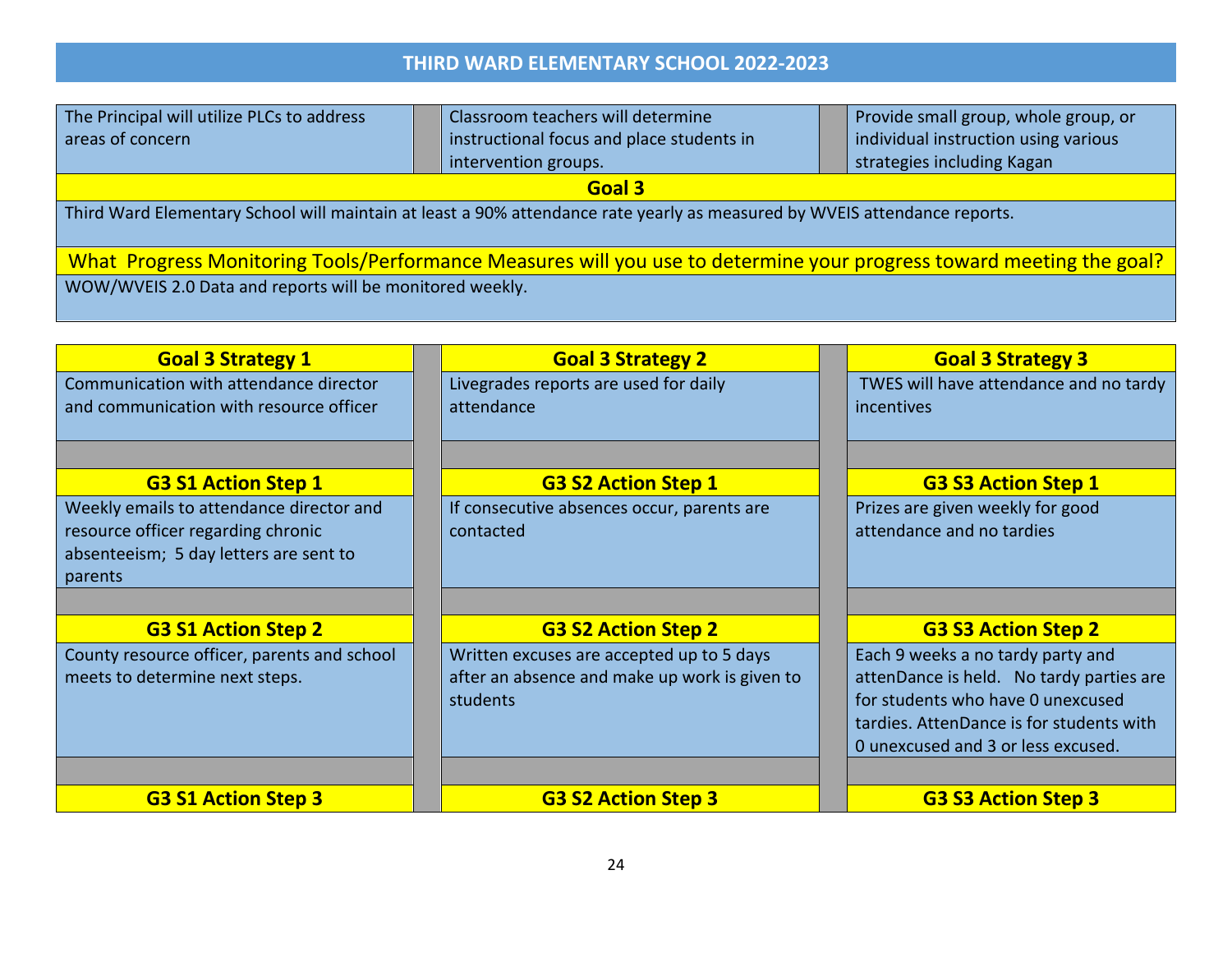| Referral to magistrate court        |  | Livegrades reports are used to gives 9 weeks<br>rewards for good attendance |  | Absences are tagged in WVEIS after 3<br>days; this provides documentation of<br>student absences. |  |
|-------------------------------------|--|-----------------------------------------------------------------------------|--|---------------------------------------------------------------------------------------------------|--|
| <b>Title I School-wide Programs</b> |  |                                                                             |  |                                                                                                   |  |

### **1.) Explain how you will create opportunities for all children including subgroups.**

Third Ward Elementary School will create academic opportunities and opportunities for parent engagement throughout the school year. Academic opportunities include test taking strategies, a reading escape room, and math lego night, and Monster Math. A child rearing/development will include a parent component for Capturing Kids Hearts. All students will be invited to these activities planned throughout the school year.

### **2.) Explain how you will create a well-rounded education program.**

By looking at our iReady classroom data and GSA data, we will create a well-rounded education program. We will use that data to determine the greatest areas of need and to develop enrichment for those students who need challenged. Interventions for those who need additional support will be provided. SAT meetings are held to determine if modifications are needed or a referral for special services. We will hold collaborative planning two to three times during the school year. We incorporate weekly counselor lessons as well as small group pull-outs for social emotional needs. We also have a social worker that comes to our school one day each week and contacts students and parents that are at risk for academic, attendance and social issues.

#### **3.) Explain what strategies will be used to increase the quality and amount of learning time.**

By using small group in class instruction, focus on individual student needs of that group as opposed to whole class instruction is accomplished. Monthly Kagan and PAX strategies are introduced and focused on during instruction. Small group instruction allows teacher monitoring of mastery of skills and to focus more intensely on skill deficits. This increases the amount of time that students are on task and focused.

**4.) Explain what strategies will be used to provide an enriched and accelerated curriculum.**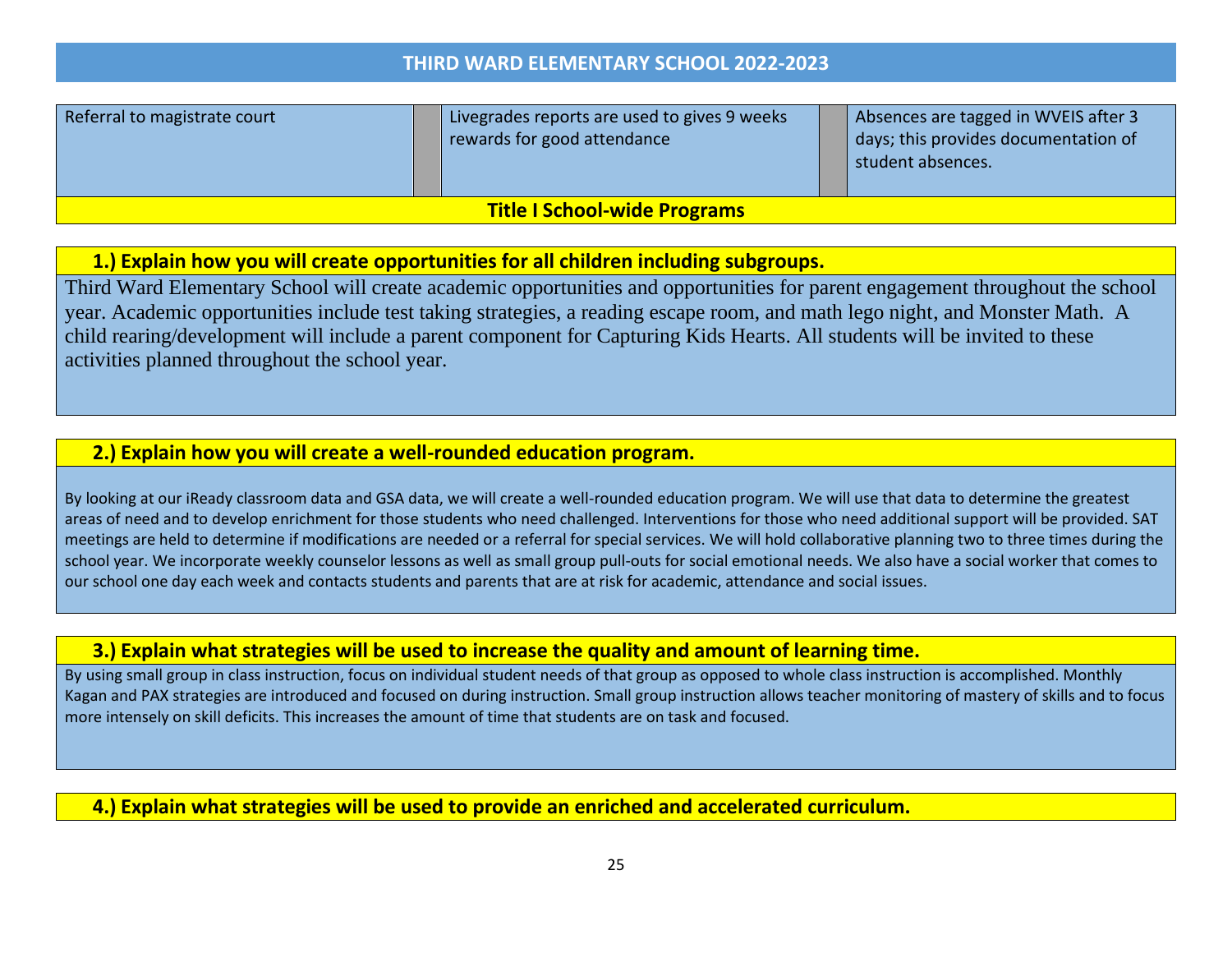We utilize iReady, APL and Kagan to enrich and challenge students who are working beyond grade level. Small reading and math groups allow enrichment activities and more challenging curriculum for students working beyond grade level. Extended studies provides accelerated curriculum to students identified as gifted.

#### **5.) Explain what strategies will be used to address the needs of at-risk learners.**

iReady is administered to all students in K-5<sup>th</sup> grade. Based on iReady results and teacher input, students identified as below grade level are given a phonological awareness or phonics screener based on grade level to identify areas of deficiency. Those students are then placed in pull out intervention groups to receive on level instruction by Title 1 teachers. Progress is monitored continuously throughout instruction and students are placed according to their next skill level. Research based instruction is provided by using 95% group materials. These materials include phonics lesson library, phonics chip kits, and multi-syllable routines. Other research based materials that may be utilized are early reading intervention, a program through Scott Foresman, IPAP and Florida Center For Reading Research.

#### **6.) Explain what strategies will be used to increase parent and family engagement.**

Parents and families will complete surveys to give information and input about what activities they would be interested in. Parents can also be involved by being a member of our school Parent Advisory Committee and LSIC to help determine parent activities and interests. Various parent engagement activities will be planned that focus on academic, testing, child rearing and development. Light refreshments and hands-on activities and materials are utilized to attract attendees.

#### \*GPS Notes: This section is only to be completed by Title I Schools.

| <b>Title I School-wide</b>                                                                                                                    |
|-----------------------------------------------------------------------------------------------------------------------------------------------|
| <b>Parent Engagement Sessions</b>                                                                                                             |
| This is a continuation of number 6 on the previous page. Here you will list the specific Parent Engagement Sessions you plan to hold/complete |
| throughout the year.                                                                                                                          |

| <b>Date of Session</b> | <b>Name of Session</b>                 | <b>Target Audience   Number Participating  </b> |
|------------------------|----------------------------------------|-------------------------------------------------|
|                        | August 15, 2022   Back To School Night |                                                 |